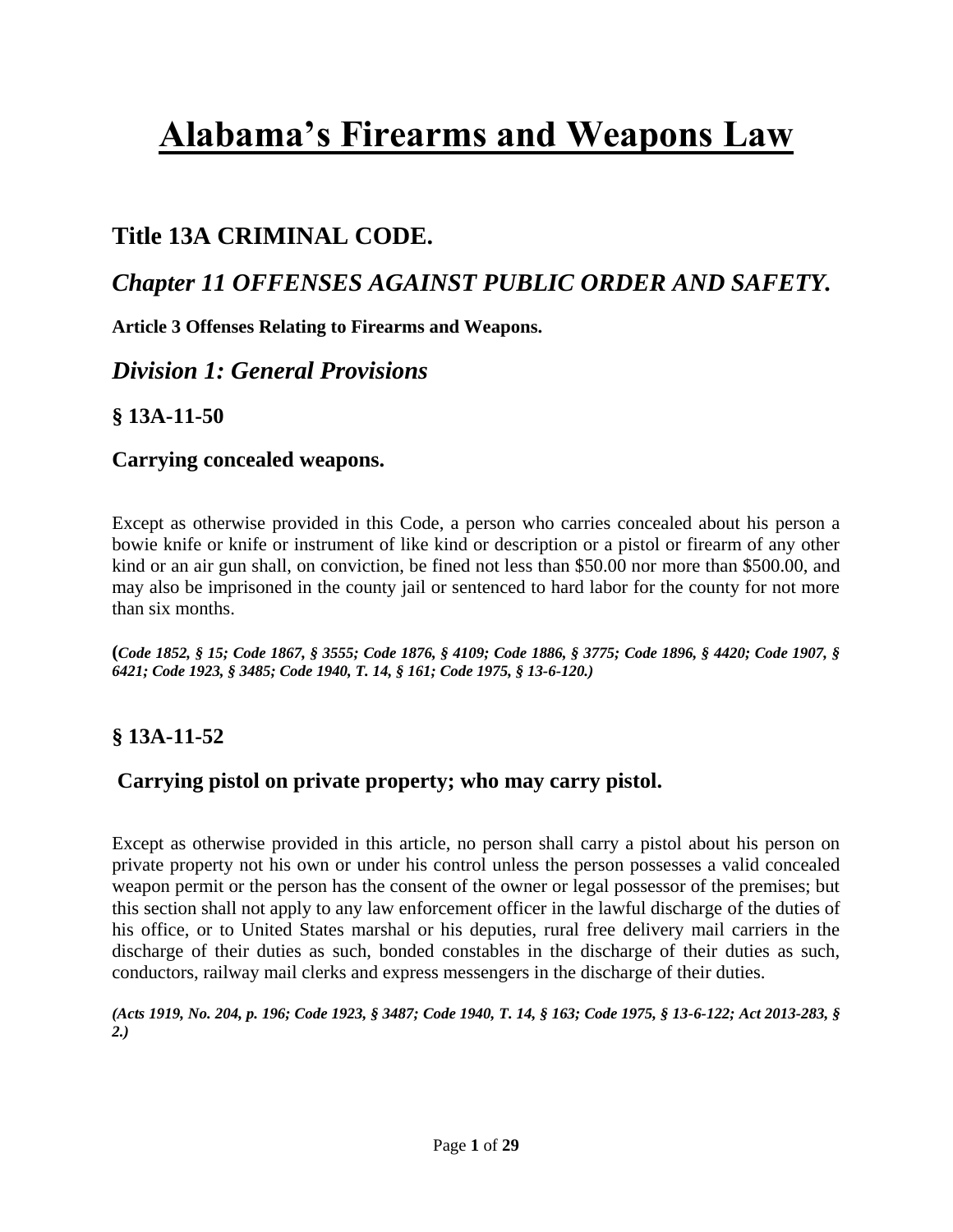## **§ 13A-11-53**

#### **Brass knuckles and slingshots.**

Anyone who carries concealed about his person brass knuckles, slingshots or other weapon of like kind or description shall, on conviction, be fined not less than \$50.00 nor more than \$500.00, and may also be imprisoned in the county jail or sentenced to hard labor for the county for not more than six months.

*(Code 1876, § 4110; Code 1886, § 3776; Code 1896, § 4421; Code 1907, § 6422; Code 1923, § 3486; Code 1940, T. 14, § 164; Code 1975, § 13-6-123.)*

### **§ 13A-11-54**

### **Carrying rifle or shotgun walking cane.**

Any person who carries a rifle or shotgun walking cane shall, on conviction, be fined not less than \$500.00 nor more than \$1,000.00, and be imprisoned in the penitentiary not less than two years.

*(Code 1876, § 4111; Code 1886, § 3777; Code 1896, § 4422; Code 1907, § 6423; Code 1923, § 3489; Code 1940, T. 14, § 165; Code 1975, § 13-6-124.)*

### **§ 13A-11-56**

### **Using firearms while fighting in public place.**

Any person who, while fighting in the streets of any city or town, or at a militia muster, or at any public place, whether public in itself, or made public at the time by an assemblage of persons, uses or attempts to use, except in self-defense, any kind of firearms shall, on conviction, be fined not less than \$200.00 nor more than \$500.00, and may also be imprisoned in the county jail or sentenced to hard labor for the county for not less than six months.

*(Code 1852, § 129; Code 1867, § 3671; Code 1876, § 4228; Code 1886, § 4094; Code 1896, § 5353; Code 1907, § 6895; Code 1923, § 4045; Code 1940, T. 14, § 169; Code 1975, § 13-6-127.)*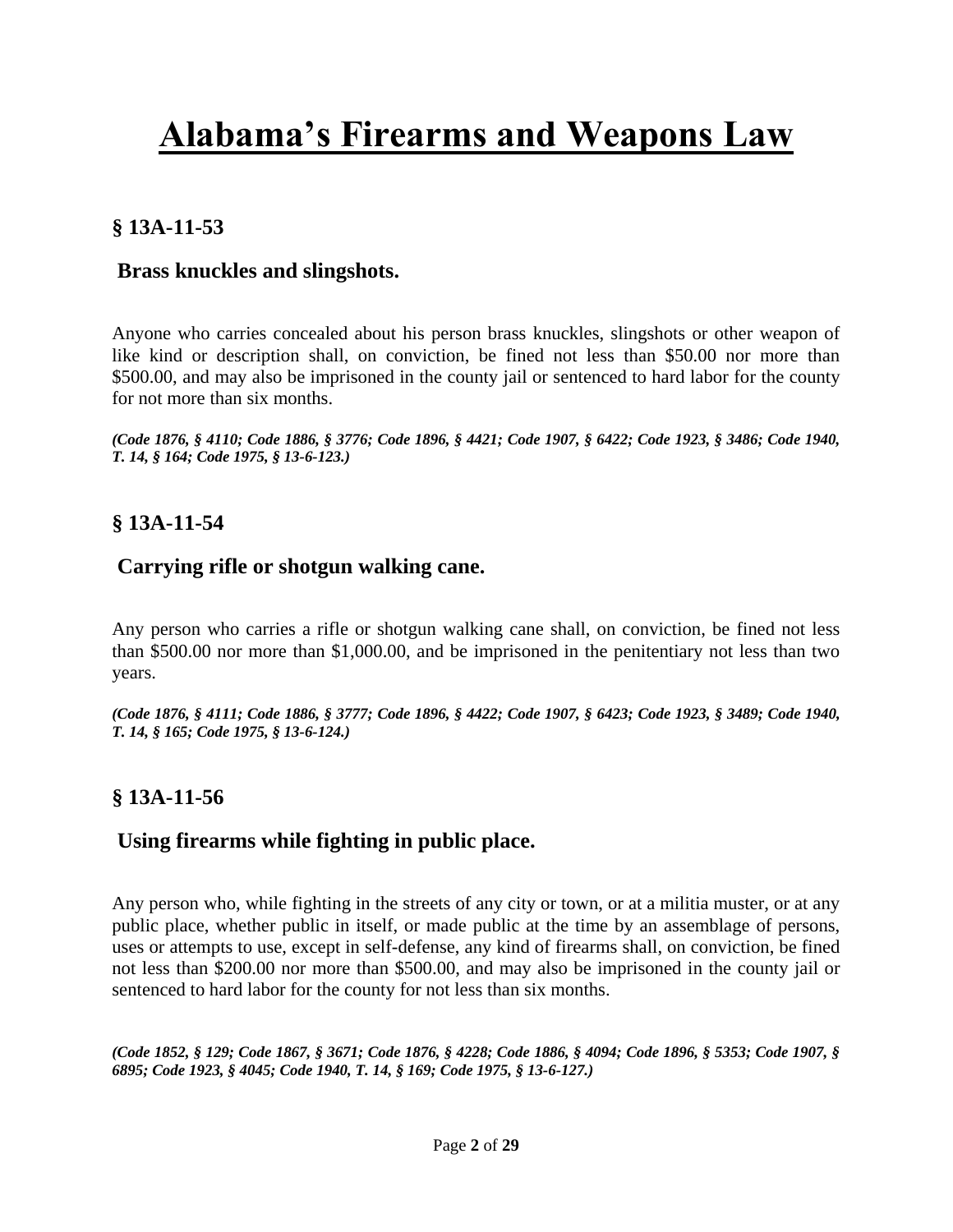## **§ 13A-11-57**

#### **Selling, etc., pistol or bowie knife to minor.**

Any person who sells, gives or lends to any minor any pistol or bowie knife, or other knife of like kind or description, shall, on conviction, be fined not less than \$50.00 nor more than \$500.00.

*(Code 1852, § 204; Code 1867, § 3751; Code 1876, § 4230; Code 1886, § 4096; Code 1896, § 5355; Code 1907, § 6896; Code 1923, § 4046; Code 1940, T. 14, § 170; Code 1975, § 13-6-128.)*

### **§ 13A-11-58**

#### **Sale of firearms or ammunition to residents of other states; purchase in other states.**

(a) Any resident of Alabama authorized to sell and deliver rifles, shotguns, and ammunition may sell and deliver them to a resident of any state where the sale of the firearms and ammunition is legal. Any purchaser of the firearm or ammunition may take or send it out of the state or have it delivered to his or her place of residence.

(b) Any resident of Alabama who legally purchases rifles, shotguns, and ammunition in any state where the purchase is legal may take delivery of the weapons either in the state where they were purchased or in Alabama.

*(Acts 1969, Ex. Sess., No. 175, p. 241; Code 1975, § 13-6-130; [Act 2007-196, p. 232, § 1.\)](http://web2.westlaw.com/find/default.wl?mt=Alabama&db=1077005&rs=WLW13.10&docname=UUID(I0564ED7010-5411DC8554E-A5201DEAAD3)&rp=%2ffind%2fdefault.wl&findtype=l&ordoc=9205645&tc=-1&vr=2.0&fn=_top&sv=Split&tf=-1&pbc=0A0E438B&utid=1)*

#### **§ 13A-11-58.1**

### **Improper transfer of firearm or weapon; providing false information to dealer.**

(a) For the purposes of this section, the following words have the following meanings:

(1) AMMUNITION. Any cartridge, shell, or projectile designed for use in a firearm.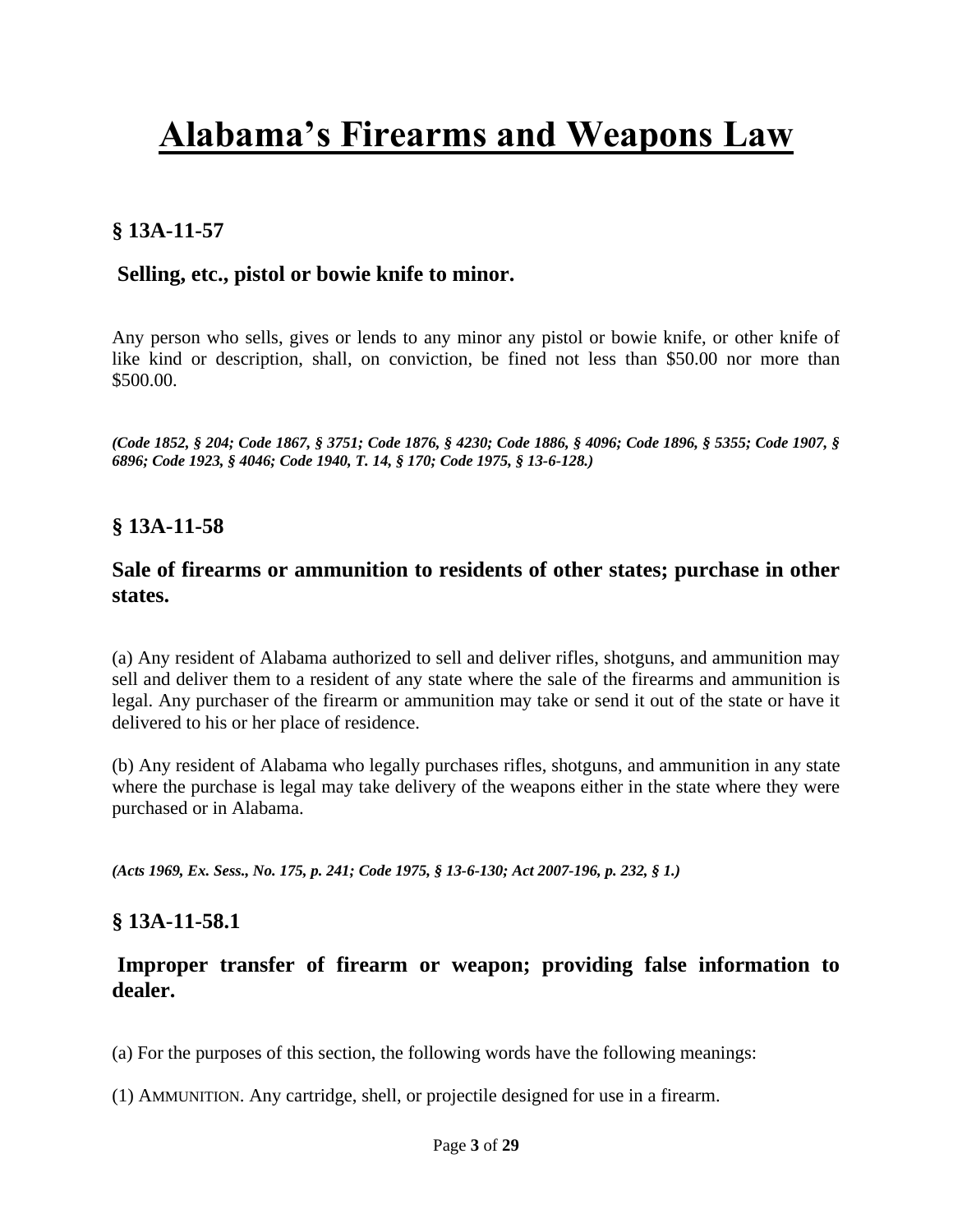(2) LICENSED DEALER. A person who is licensed pursuant to [18 U.S.C. § 923](http://web2.westlaw.com/find/default.wl?mt=Alabama&db=1000546&rs=WLW13.10&docname=18USCAS923&rp=%2ffind%2fdefault.wl&findtype=L&ordoc=992843719&tc=-1&vr=2.0&fn=_top&sv=Split&tf=-1&pbc=EAFBD78E&utid=1) or Section 13A-11- 79, to engage in the business of dealing in firearms.

(3) MATERIALLY FALSE INFORMATION. Information that portrays an illegal transaction as legal or a legal transaction as illegal.

(4) PRIVATE SELLER. A person who sells or offers for sale any firearm, as defined in [Section](http://web2.westlaw.com/find/default.wl?mt=Alabama&db=1000002&rs=WLW13.10&docname=ALSTS13A-8-1&rp=%2ffind%2fdefault.wl&findtype=L&ordoc=992843719&tc=-1&vr=2.0&fn=_top&sv=Split&tf=-1&referencepositiontype=T&pbc=EAFBD78E&referenceposition=SP%3b0bd500007a412&utid=1)  [13A-8-1\(4\),](http://web2.westlaw.com/find/default.wl?mt=Alabama&db=1000002&rs=WLW13.10&docname=ALSTS13A-8-1&rp=%2ffind%2fdefault.wl&findtype=L&ordoc=992843719&tc=-1&vr=2.0&fn=_top&sv=Split&tf=-1&referencepositiontype=T&pbc=EAFBD78E&referenceposition=SP%3b0bd500007a412&utid=1) or ammunition.

(b) A person who knowingly solicits, persuades, encourages, or entices a licensed dealer or private seller of a firearm or ammunition to transfer a firearm or ammunition under circumstances which the person knows would violate the laws of this state or the United States is guilty of a Class C felony.

(c) A person who provides to a licensed dealer or private seller of firearms or ammunition what the person knows to be materially false information with intent to deceive the dealer or seller about the legality of the transfer of a firearm or ammunition is guilty of a Class C felony.

(d) This section does not apply to a peace officer acting in his or her official capacity or to a person acting at the direction of a peace officer.

*(Act [2011-570, p. 1164, § 1.\)](http://web2.westlaw.com/find/default.wl?mt=Alabama&db=1077005&rs=WLW13.10&docname=UUID(IEFE8D7D0A2-8111E09C69B-5FF480FE65F)&rp=%2ffind%2fdefault.wl&findtype=l&ordoc=992843719&tc=-1&vr=2.0&fn=_top&sv=Split&tf=-1&pbc=EAFBD78E&utid=1)*

#### **§ 13A-11-59.**

## **Possession of firearms by persons participating in, attending, etc., demonstrations at public places.**

(a) For the purposes of this section, the following words and phrases shall have the meanings respectively ascribed to them in this subsection, except in those instances where the context clearly indicates a different meaning:

(1) DEMONSTRATION. Demonstrating, picketing, speechmaking or marching, holding of vigils and all other like forms of conduct which involve the communication or expression of views or grievances engaged in by one or more persons, the conduct of which has the effect, intent or propensity to draw a crowd or onlookers. Such term shall not include casual use of property by visitors or tourists which does not have an intent or propensity to attract a crowd or onlookers.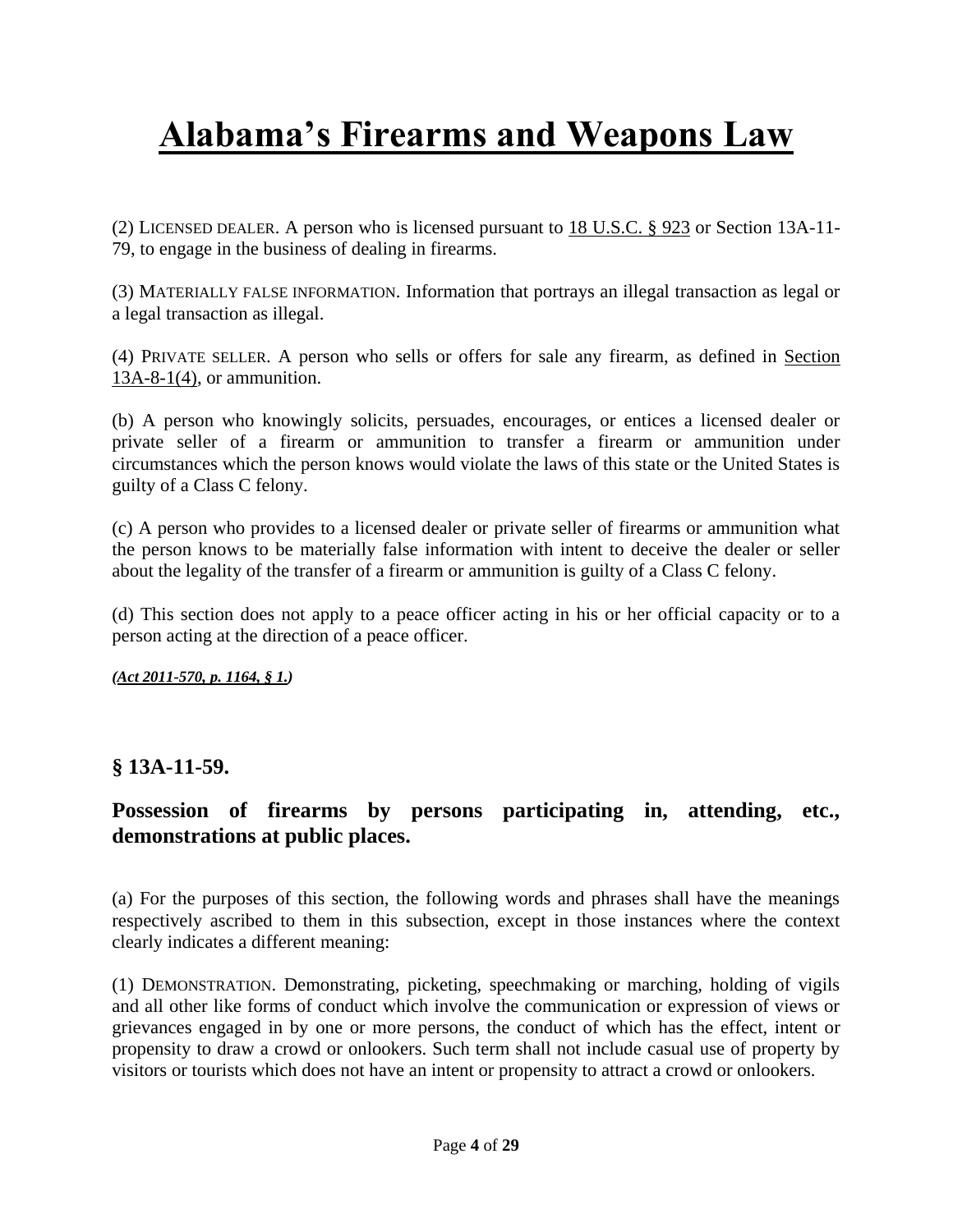(2) FIREARM. Any pistol, rifle, shotgun or firearm of any kind, whether loaded or not.

(3) LAW ENFORCEMENT OFFICER. Any duly appointed and acting federal, state, county or municipal law enforcement officer, peace officer or investigating officer, or any military or militia personnel called out or directed by constituted authority to keep the law and order, and any park ranger while acting as such on the grounds of a public park and who is on regular duty and present to actively police and control the demonstration, and who is assigned this duty by his department or agency. Such term does not include a peace officer on strike or a peace officer not on duty.

(4) PUBLIC PLACE. Any place to which the general public has access and a right to resort for business, entertainment or other lawful purpose, but does not necessarily mean a place devoted solely to the uses of the public. Such term shall include the front or immediate area or parking lot of any store, shop, restaurant, tavern, shopping center or other place of business. Such term shall also include any public building, the grounds of any public building, or within the curtilage of any public building, or in any public parking lot, public street, right-of-way, sidewalk right-ofway, or within any public park or other public grounds.

(b) It shall be unlawful for any person, other than a law enforcement officer, to have in his or her possession or on his or her person or in any vehicle any firearm while participating in or attending any demonstration being held at a public place.

(c) It shall be unlawful for any person, other than a law enforcement officer as defined in subsection (a) of this section, to have in his or her possession or about his or her person or in any vehicle at a point within 1,000 feet of a demonstration at a public place, any firearm after having first been advised by a law enforcement officer that a demonstration was taking place at a public place and after having been ordered by such officer to remove himself or herself from the prescribed area until such time as he or she no longer was in possession of any firearm. This subsection shall not apply to any person in possession of or having on his or her person any firearm within a private dwelling or other private building or structure.

(d) Any person violating any of the provisions of this section shall be guilty of a misdemeanor and shall be punished as provided by law.

*(Acts 1979, No. 79-455, p. 743; Code 1975, § 13-6- 131.)*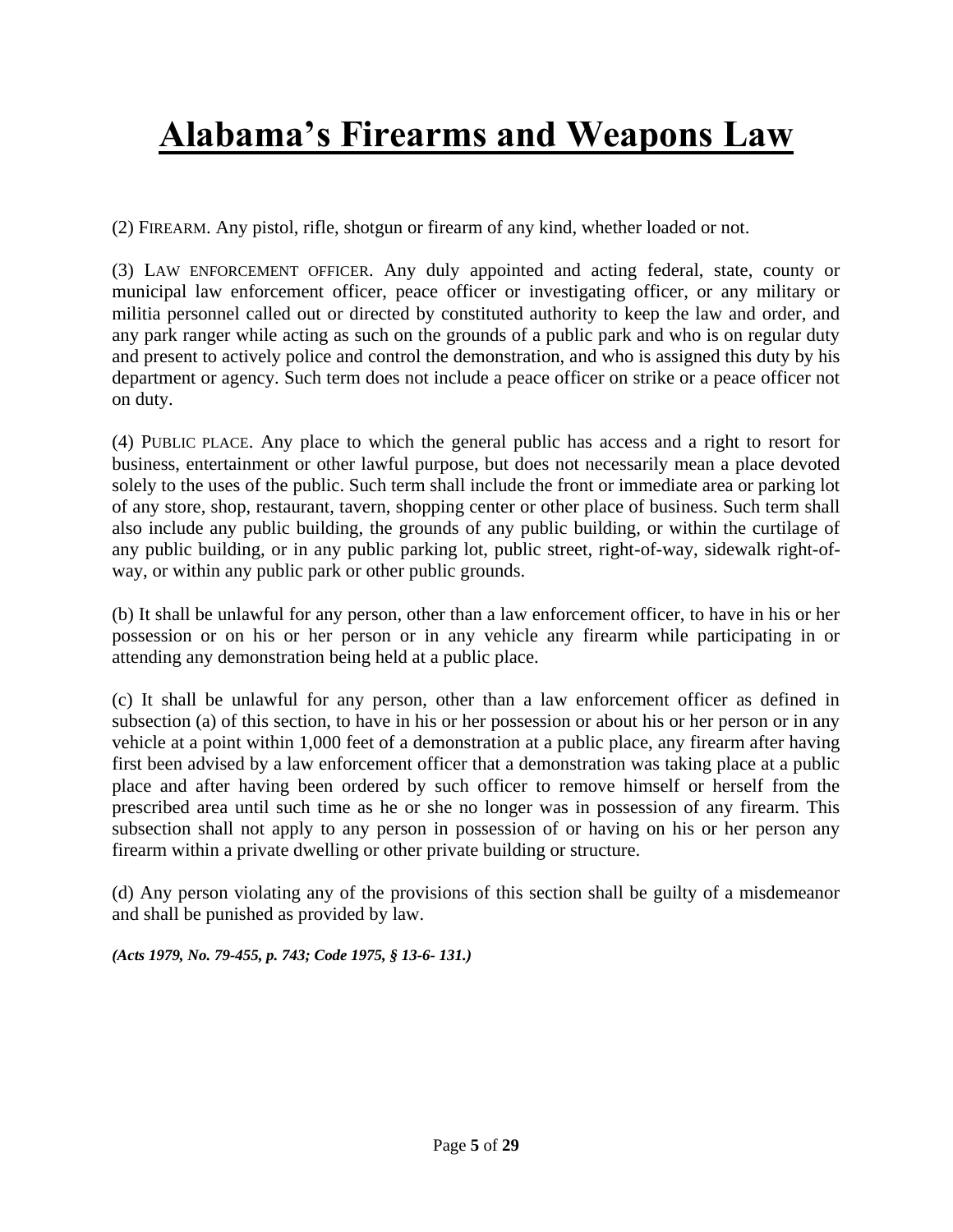## **§ 13A-11-60**

## **Possession or sale of brass or steel teflon-coated handgun ammunition; applicability of section.**

(a) Except as provided in subsection (b) of this section, the possession or sale of brass or steel teflon-coated handgun ammunition is illegal anywhere within the State of Alabama. The possession or sale of said ammunition or any ammunition of like kind designed to penetrate bullet-proof vests, shall be unlawful and punishable as provided in subsection (c) of this section.

(b) The provisions of this section shall not apply to state or local law enforcement officers; nor shall it apply to the possession or sale of teflon-coated lead or brass ammunition designed to expand upon contact.

(c) Any person who while armed with a firearm in the commission or attempted commission of any felony, has in his or her immediate possession, teflon-coated ammunition for such firearm, upon conviction of such felony or attempted felony, in addition and consecutive to the punishment prescribed for said felony or attempted felony, shall be punished by the imposition of an additional term of three years in the penitentiary.

(d) Any person violating the provisions of this section shall be guilty of a Class C felony as defined by [Section 13A-5-3.](http://web2.westlaw.com/find/default.wl?mt=Alabama&db=1000002&rs=WLW13.10&docname=ALSTS13A-5-3&rp=%2ffind%2fdefault.wl&findtype=L&ordoc=9205647&tc=-1&vr=2.0&fn=_top&sv=Split&tf=-1&pbc=56680247&utid=1)

*(Acts 1982, No. 82-509.)*

### **§ 13A-11-61**

## **Discharging firearm, etc., into occupied or unoccupied building, etc., prohibited; penalty.**

(a) No person shall shoot or discharge a firearm, explosive or other weapon which discharges a dangerous projectile into any occupied or unoccupied dwelling or building or railroad locomotive or railroad car, aircraft, automobile, truck or watercraft in this state.

(b) Any person who commits an act prohibited by subsection (a) with respect to an occupied dwelling or building or railroad locomotive or railroad car, aircraft, automobile, truck or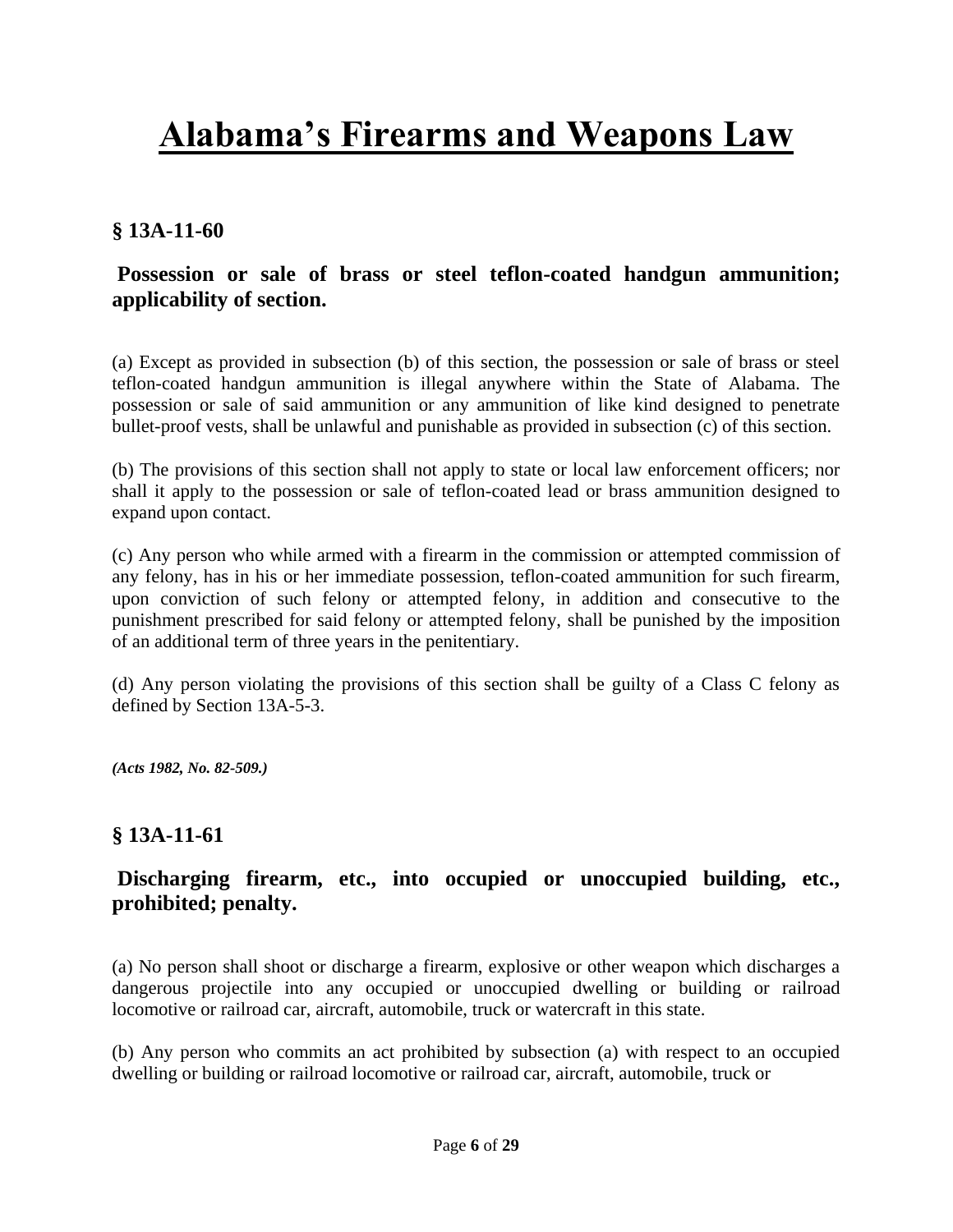watercraft shall be deemed guilty of a Class B felony as defined by the state criminal code, and upon conviction, shall be punished as prescribed by law.

(c) Any person who commits any act prohibited by subsection (a) hereof with respect to an unoccupied dwelling or building or railroad locomotive or railroad car, aircraft, automobile, truck or watercraft shall be deemed guilty of a Class C felony as defined by the state criminal code, and upon conviction, shall be punished as prescribed by law.

*(Acts 1984, No. 84-276, p. 463, §§ 1, 2.)*

## **§ 13A-11-61.1**

### **Discharging firearm into school bus or school building.**

(a) No person shall shoot or discharge a firearm into an occupied or unoccupied school bus or school building.

(b) A person who shoots or discharges a firearm into an occupied school bus or school building shall be guilty of a Class B felony.

(c) A person who shoots or discharges a firearm into an unoccupied school bus or school building shall be guilty of a Class C felony.

(d) This section shall not be construed to repeal other criminal laws. Whenever conduct prescribed by any provision of this section is also prescribed by any other provision of law, the provision which carries the more serious penalty shall be applied.

*[\(Act 2006-539, p. 1242, §§ 1, 2.\)](http://web2.westlaw.com/find/default.wl?mt=Alabama&db=1077005&rs=WLW13.10&docname=UUID(I9F12B8D0E5-D511DA91B7D-03A70918862)&rp=%2ffind%2fdefault.wl&findtype=l&ordoc=17448766&tc=-1&vr=2.0&fn=_top&sv=Split&tf=-1&pbc=C209591D&utid=1)*

### **§ 13A-11-61.2**

#### **Possession of firearms in certain places.**

(a) In addition to any other place limited or prohibited by state or federal law, a person, including a person with a permit issued under [Section 13A-11-75\(a\)\(1\)](http://web2.westlaw.com/find/default.wl?mt=Alabama&db=1000002&rs=WLW13.10&docname=ALSTS13A-11-75&rp=%2ffind%2fdefault.wl&findtype=L&ordoc=985370051&tc=-1&vr=2.0&fn=_top&sv=Split&tf=-1&referencepositiontype=T&pbc=9DA96D86&referenceposition=SP%3b7b9b000044381&utid=1) or recognized under [Section 13A-](http://web2.westlaw.com/find/default.wl?mt=Alabama&db=1000002&rs=WLW13.10&docname=ALSTS13A-11-85&rp=%2ffind%2fdefault.wl&findtype=L&ordoc=985370051&tc=-1&vr=2.0&fn=_top&sv=Split&tf=-1&pbc=9DA96D86&utid=1)[11-85,](http://web2.westlaw.com/find/default.wl?mt=Alabama&db=1000002&rs=WLW13.10&docname=ALSTS13A-11-85&rp=%2ffind%2fdefault.wl&findtype=L&ordoc=985370051&tc=-1&vr=2.0&fn=_top&sv=Split&tf=-1&pbc=9DA96D86&utid=1) may not knowingly possess or carry a firearm in any of the following places without the express permission of a person or entity with authority over the premises: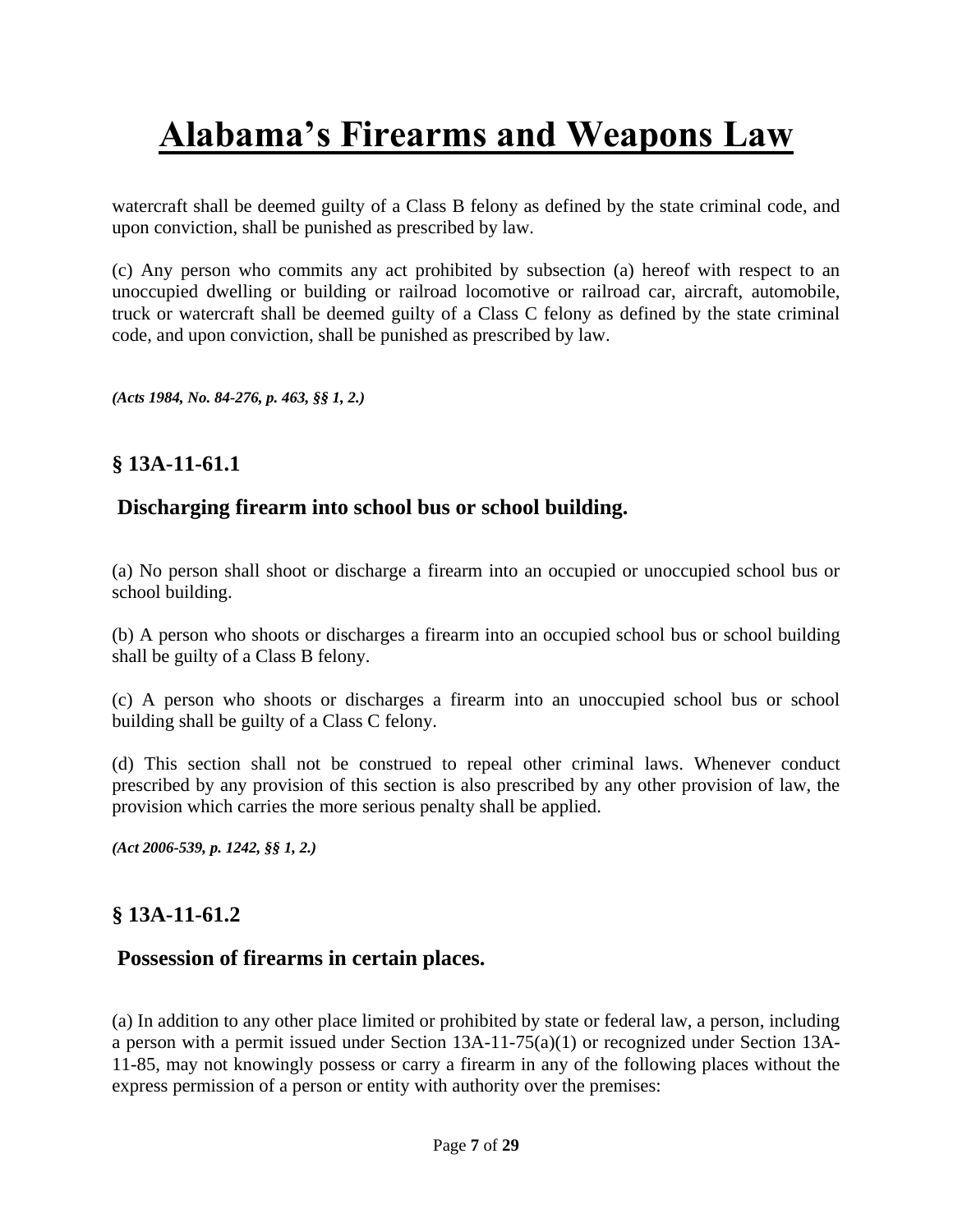(1) Inside the building of a police, sheriff, or highway patrol station.

(2) Inside or on the premises of a prison, jail, halfway house, community corrections facility, or other detention facility for those who have been charged with or convicted of a criminal or juvenile offense.

(3) Inside or on the premises of a facility which provides inpatient or custodial care of those with psychiatric, mental, or emotional disorders.

(4) Inside a courthouse, courthouse annex, a building in which a District Attorney's office is located, or a building in which a county commission or city council is currently having a regularly scheduled or specially called meeting.

(5) Inside any facility hosting an athletic event not related to or involving firearms which is sponsored by a private or public elementary or secondary school or any private or public institution of postsecondary education, unless the person has a permit issued under [Section 13A-](http://web2.westlaw.com/find/default.wl?mt=Alabama&db=1000002&rs=WLW13.10&docname=ALSTS13A-11-75&rp=%2ffind%2fdefault.wl&findtype=L&ordoc=985370051&tc=-1&vr=2.0&fn=_top&sv=Split&tf=-1&referencepositiontype=T&pbc=9DA96D86&referenceposition=SP%3b7b9b000044381&utid=1)[11-75\(a\)\(1\)](http://web2.westlaw.com/find/default.wl?mt=Alabama&db=1000002&rs=WLW13.10&docname=ALSTS13A-11-75&rp=%2ffind%2fdefault.wl&findtype=L&ordoc=985370051&tc=-1&vr=2.0&fn=_top&sv=Split&tf=-1&referencepositiontype=T&pbc=9DA96D86&referenceposition=SP%3b7b9b000044381&utid=1) or recognized under [Section 13A-11-85.](http://web2.westlaw.com/find/default.wl?mt=Alabama&db=1000002&rs=WLW13.10&docname=ALSTS13A-11-85&rp=%2ffind%2fdefault.wl&findtype=L&ordoc=985370051&tc=-1&vr=2.0&fn=_top&sv=Split&tf=-1&pbc=9DA96D86&utid=1)

(6) Inside any facility hosting a professional athletic event not related to or involving firearms, unless the person has a permit issued under [Section](http://web2.westlaw.com/find/default.wl?mt=Alabama&db=1000002&rs=WLW13.10&docname=ALSTS13A-11-85&rp=%2ffind%2fdefault.wl&findtype=L&ordoc=985370051&tc=-1&vr=2.0&fn=_top&sv=Split&tf=-1&pbc=9DA96D86&utid=1)  $13A-11-75(a)(1)$  or recognized under Section [13A-11-85.](http://web2.westlaw.com/find/default.wl?mt=Alabama&db=1000002&rs=WLW13.10&docname=ALSTS13A-11-85&rp=%2ffind%2fdefault.wl&findtype=L&ordoc=985370051&tc=-1&vr=2.0&fn=_top&sv=Split&tf=-1&pbc=9DA96D86&utid=1)

(b) Notwithstanding the provisions of subsection (a), a person, including a person with a permit issued under [Section 13A-11-75\(a\)\(1\)](http://web2.westlaw.com/find/default.wl?mt=Alabama&db=1000002&rs=WLW13.10&docname=ALSTS13A-11-75&rp=%2ffind%2fdefault.wl&findtype=L&ordoc=985370051&tc=-1&vr=2.0&fn=_top&sv=Split&tf=-1&referencepositiontype=T&pbc=9DA96D86&referenceposition=SP%3b7b9b000044381&utid=1) or recognized under [Section 13A-11-85,](http://web2.westlaw.com/find/default.wl?mt=Alabama&db=1000002&rs=WLW13.10&docname=ALSTS13A-11-85&rp=%2ffind%2fdefault.wl&findtype=L&ordoc=985370051&tc=-1&vr=2.0&fn=_top&sv=Split&tf=-1&pbc=9DA96D86&utid=1) may not, without the express permission of a person or entity with authority over the premises, knowingly possess or carry a firearm inside any building or facility to which access of unauthorized persons and prohibited articles is limited during normal hours of operation by the continuous posting of guards and the use of other security features, including, but not limited to, magnetometers, key cards, biometric screening devices, or turnstiles or other physical barriers.

(c) The person or entity with authority over the premises set forth in subsections (a)(1)-(6) and subsection (b) shall place a notice at the public entrances of such premises or buildings alerting those entering that firearms are prohibited.

(d) Except as provided in subsections (a)(5) and (a)(6), any firearm on the premises of any facility set forth in subsection (a)(1), or subsections (a)(4)-(6), or subsection (b) must be kept from ordinary observation and locked within a compartment or in the interior of the person's motor vehicle or in a compartment or container securely affixed to the motor vehicle.

(e) A violation of subsections (a) or (d) is a Class C misdemeanor.

(f) This section shall not prohibit any person from possessing a firearm within the person's residence or during ingress or egress thereto.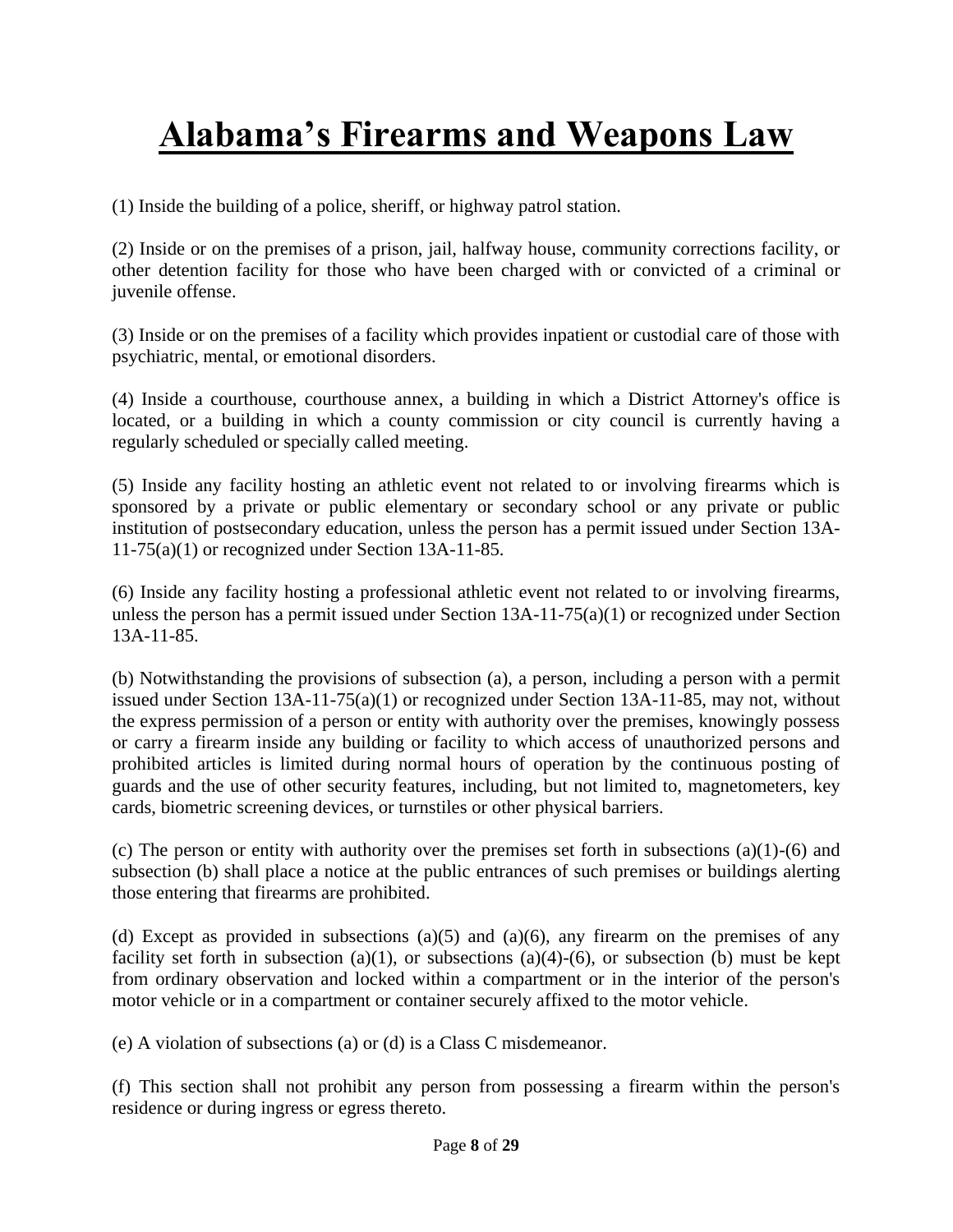(g) Prohibitions regarding the carrying of a firearm under this section shall not apply to law enforcement officers engaged in the lawful execution of their official duties.

(h) Nothing in this section shall be construed to authorize the carrying or possession of a firearm where prohibited by federal law.

*(Act [2013-283, § 6.\)](http://web2.westlaw.com/find/default.wl?mt=Alabama&db=1077005&rs=WLW13.10&docname=UUID(IEC7F5F00C9-3B11E2A8D28-BF312CA3A38)&rp=%2ffind%2fdefault.wl&findtype=l&ordoc=985370051&tc=-1&vr=2.0&fn=_top&sv=Split&tf=-1&pbc=9DA96D86&utid=1)*

## **§ 13A-11-61.3**

## **Regulation of firearms, ammunition, and firearm accessories.**

(a) The purpose of this section is to establish within the Legislature complete control over regulation and policy pertaining to firearms, ammunition, and firearm accessories in order to ensure that such regulation and policy is applied uniformly throughout this state to each person subject to the state's jurisdiction and to ensure protection of the right to keep and bear arms recognized by the Constitutions of the State of Alabama and the United States. This section is to be liberally construed to accomplish its purpose.

(b) For the purposes of this section, the following words shall have the following meanings:

(1) AMMUNITION. Fixed cartridge ammunition, shotgun shells, the individual components of fixed cartridge ammunition and shotgun shells, projectiles for muzzle-loading firearms, and any propellant used in firearms or ammunition.

(2) EXPRESSLY AUTHORIZED BY A STATUTE OF THIS STATE. The authority of a political subdivision to regulate firearms, ammunition, or firearm accessories that is granted by a duly enacted state law that specifically mentions firearms, a particular type of firearm, ammunition, or a particular type of ammunition.

(3) FIREARM ACCESSORY. A device specifically designed or adapted to enable the wearing or carrying about one's person, or the storage or mounting in or on a conveyance, of a firearm, or an attachment or device specifically designed or adapted to be inserted into or affixed onto a firearm to enable, alter, or improve the functioning or capabilities of the firearm.

(4) FIREARM. This term has the same meaning as in [Section 13A-8-1\(4\).](http://web2.westlaw.com/find/default.wl?mt=Alabama&db=1000002&rs=WLW13.10&docname=ALSTS13A-8-1&rp=%2ffind%2fdefault.wl&findtype=L&ordoc=985370050&tc=-1&vr=2.0&fn=_top&sv=Split&tf=-1&referencepositiontype=T&pbc=D04A65B3&referenceposition=SP%3b0bd500007a412&utid=1)

(5) PERSON ADVERSELY AFFECTED. Any of the following:

a. A resident of this state who may legally possess a firearm under the laws of this state and the United States and who is either of the following: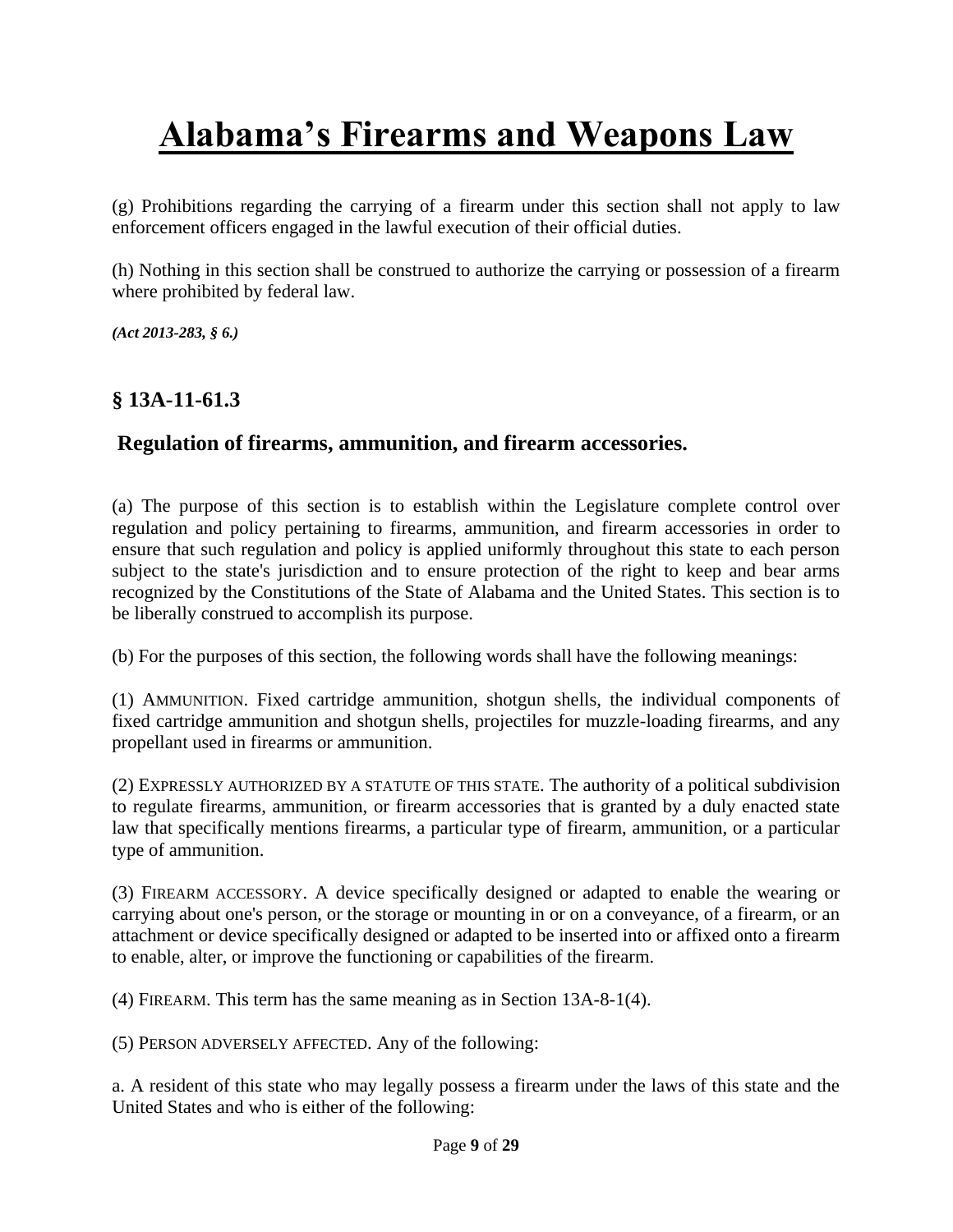1. Subject to any manner of regulation alleged to be promulgated or enforced in violation of this section, whether or not specific enforcement action has been initiated or threatened against that person or another person.

2. If the person were present in the political subdivision in question, subject to any manner of regulation alleged to be promulgated or enforced in violation of this section, whether or not specific enforcement action has been initiated or threatened against that person or another person.

b. A person who otherwise has standing under the laws of this state to bring an action under subsection (f).

c. A membership organization if its members would otherwise have standing to sue in their own right, if the interests it seeks to protect are germane to the organization's purpose, and neither the claim asserted nor the relief requested requires the participation of individual members in the lawsuit.

(6) POLITICAL SUBDIVISION. A county, incorporated city, unincorporated city, public local entity, public-private partnership, and any other public entity of a county or city commonly considered to be a political subdivision of the state.

(7) PUBLIC OFFICIAL. Any person elected to public office, whether or not that person has taken office, by the vote of the people of a political subdivision or its instrumentalities, including governmental corporations, and any person appointed to a position at the municipal level of government or its instrumentalities, including governmental corporations.

(8) REASONABLE EXPENSES. The expenses involved in litigation, including, but not limited to, expert witness fees, court costs, and compensation for loss of income.

(c) Except as otherwise provided in Act 2013-283 or as expressly authorized by a statute of this state, the Legislature hereby occupies and preempts the entire field of regulation in this state touching in any way upon firearms, ammunition, and firearm accessories to the complete exclusion of any order, ordinance, or rule promulgated or enforced by any political subdivision of this state.

(d) The authority of a political subdivision to regulate firearms, ammunition, or firearm accessories shall not be inferred from its proprietary authority, home rule status, or any other inherent or general power.

(e) Any existing orders, ordinances, or rules promulgated or enforced contrary to the terms of this section are null and void and any future order, ordinance, or rules shall comply with this section.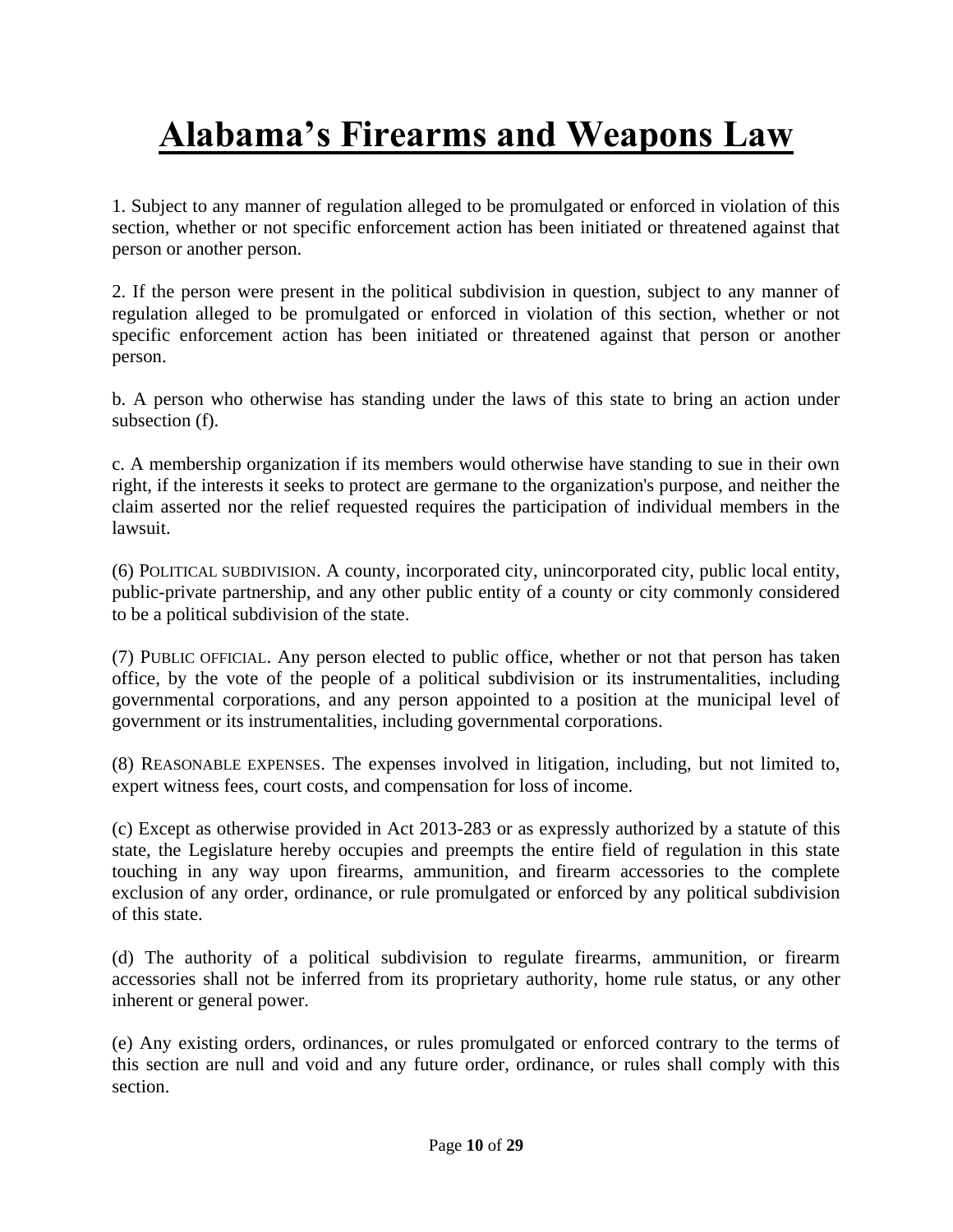(f)(1) A person adversely affected by any order, ordinance, or rule promulgated in violation of this section may file a petition with the Attorney General requesting that he or she bring an action in circuit court for declarative and injunctive relief. The petition must be signed under oath and under penalty of perjury and must include specific details regarding the alleged violations.

(2) If, after investigation of the enactment or adoption of the order, ordinance, or rule, the Attorney General determines that there is reasonable cause to proceed with an action, he or she shall provide the political subdivision or public official enacting or adopting the order, ordinance, or rule 60 days' notice of his or her intent to file an action. Upon the expiration of the 60 days' notice, the Attorney General may file the suit.

(3) If, after investigation of the enactment or adoption of the order, ordinance, or rule, the Attorney General determines that there is no reasonable cause to proceed with an action, he or she shall publicly state in writing the justification for the determination not to file suit.

(4) The Attorney General shall either bring an action or publicly state, within 90 days of receipt of the petition, in the written justification why a violation of the spirit of this section, specifically subsections (a) and (c), has not occurred.

(5) The court may award reimbursement for actual and reasonable expenses to a person adversely affected if an action under this subsection results in a final determination in favor of the person adversely affected.

(g) This section shall not be construed to prevent any of the following:

(1) A duly organized law enforcement agency of a political subdivision from promulgating and enforcing rules pertaining to firearms, ammunition, or firearm accessories that it issues to or that are used by the political subdivision's peace officers in the course of their official duties.

(2) An employer from regulating or prohibiting an employee's carrying or possession of firearms, firearm accessories, or ammunition during and in the course of the employee's official duties.

(3) A prosecutor, court or administrative law judge from hearing and resolving a case or controversy or issuing an opinion or order on a matter within its jurisdiction.

(4) The enactment or enforcement of a generally applicable zoning or business ordinance that includes firearms businesses along with other businesses, provided that an ordinance designed or enforced effectively to restrict or prohibit the sale, purchase, transfer, manufacture, or display of firearms, ammunition, or firearm accessories that is otherwise lawful under the laws of this state is in conflict with this section and is void.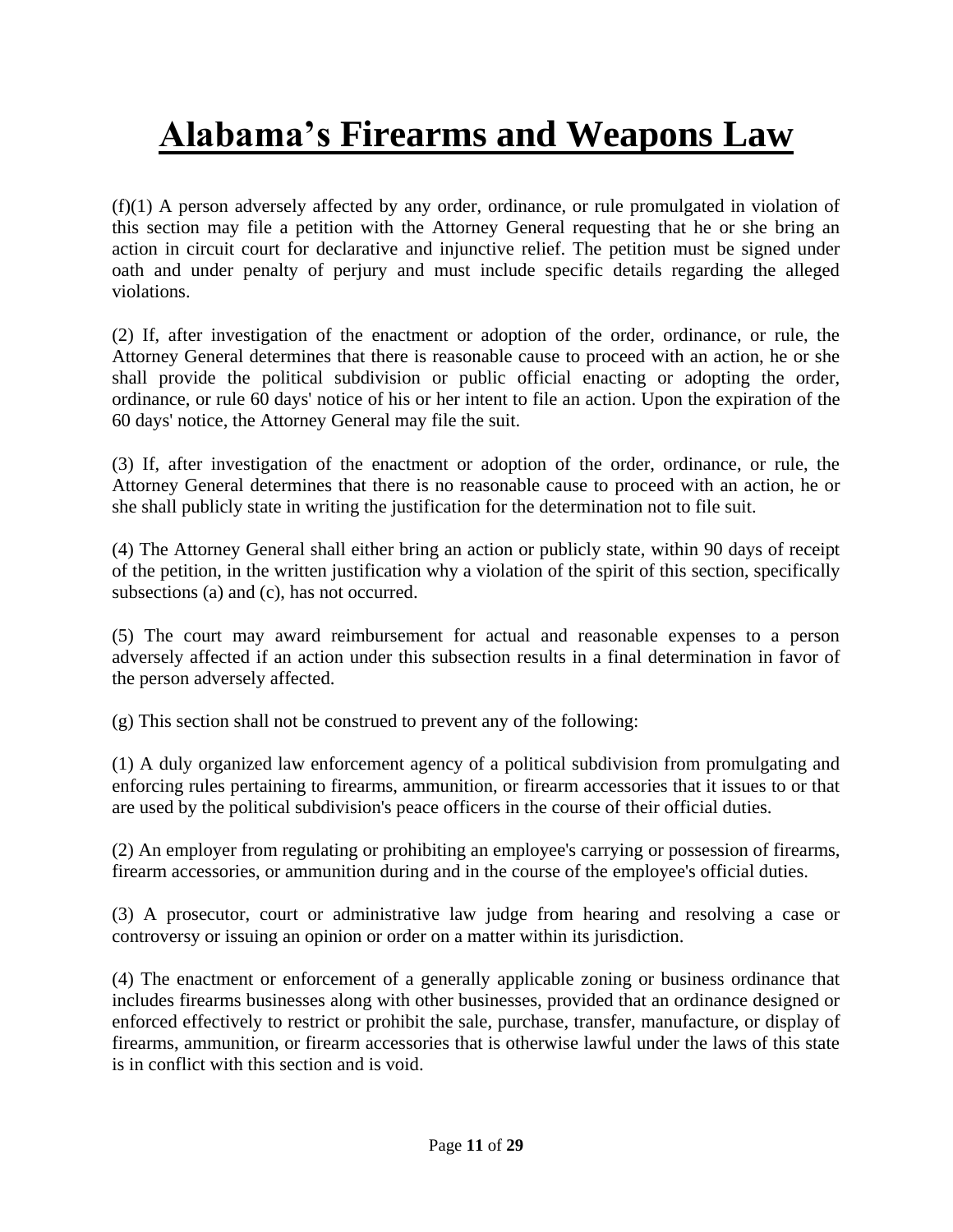(5) A political subdivision from enacting and enforcing rules of operation and use for any firearm range owned or operated by the political subdivision.

(6) A political subdivision from sponsoring or conducting any firearm-related competition or educational or cultural program and from enacting and enforcing rules for participation in or attendance at such program, provided that nothing in this section authorizes or permits a political subdivision to offer remuneration for the surrender or transfer of a privately owned firearm to the political subdivision or another party as a method of reducing the number of privately owned firearms within the political subdivision.

(7) Any official of a political subdivision, a sheriff, or other law enforcement officer with appropriate authority and jurisdiction from enforcing any law enacted by the Legislature.

(8) A sheriff of a county from acting on an application for a permit under [Section 13A-11-75.](http://web2.westlaw.com/find/default.wl?mt=Alabama&db=1000002&rs=WLW13.10&docname=ALSTS13A-11-75&rp=%2ffind%2fdefault.wl&findtype=L&ordoc=985370050&tc=-1&vr=2.0&fn=_top&sv=Split&tf=-1&pbc=D04A65B3&utid=1)

(9) A political subdivision from leasing public property to another person or entity for a gun show or other firearm-related event on terms agreeable to both parties.

(10) The adoption or enforcement by a county or municipality of ordinances which make the violation of a state firearm law a violation of an ordinance, provided that the elements of the local ordinance may not differ from the state firearm law, nor may the local ordinance impose a higher penalty than what is imposed under the state firearm law.

(11) A municipality from regulating the discharge of firearms within the limits of the municipality or a county from exercising any authority it has under law, to regulate the discharge of firearms within the jurisdiction of the county. The discharge of a firearm in defense of one's self or family or in defense of one's property may not be construed to be a violation of state law or any ordinance or rule of a political subdivision of this state.

(12) A county or a municipality from exercising any authority it has to assess, enforce, and collect generally applicable sales taxes, use taxes, and gross receipts taxes in the nature of sales taxes as defined by [Section 40-2A-3\(8\),](http://web2.westlaw.com/find/default.wl?mt=Alabama&db=1000002&rs=WLW13.10&docname=ALSTS40-2A-3&rp=%2ffind%2fdefault.wl&findtype=L&ordoc=985370050&tc=-1&vr=2.0&fn=_top&sv=Split&tf=-1&referencepositiontype=T&pbc=D04A65B3&referenceposition=SP%3b23450000ab4d2&utid=1) on the retail sale of firearms, ammunition, and firearm accessories along with other goods, provided that no such tax imposed by a county or municipality may apply at a higher rate to firearms, ammunition, or firearm accessories than the general sales tax rate of the jurisdiction.

*[\(Act 2013-283, § 7.\)](http://web2.westlaw.com/find/default.wl?mt=Alabama&db=1077005&rs=WLW13.10&docname=UUID(IEC7F5F00C9-3B11E2A8D28-BF312CA3A38)&rp=%2ffind%2fdefault.wl&findtype=l&ordoc=985370050&tc=-1&vr=2.0&fn=_top&sv=Split&tf=-1&pbc=D04A65B3&utid=1)*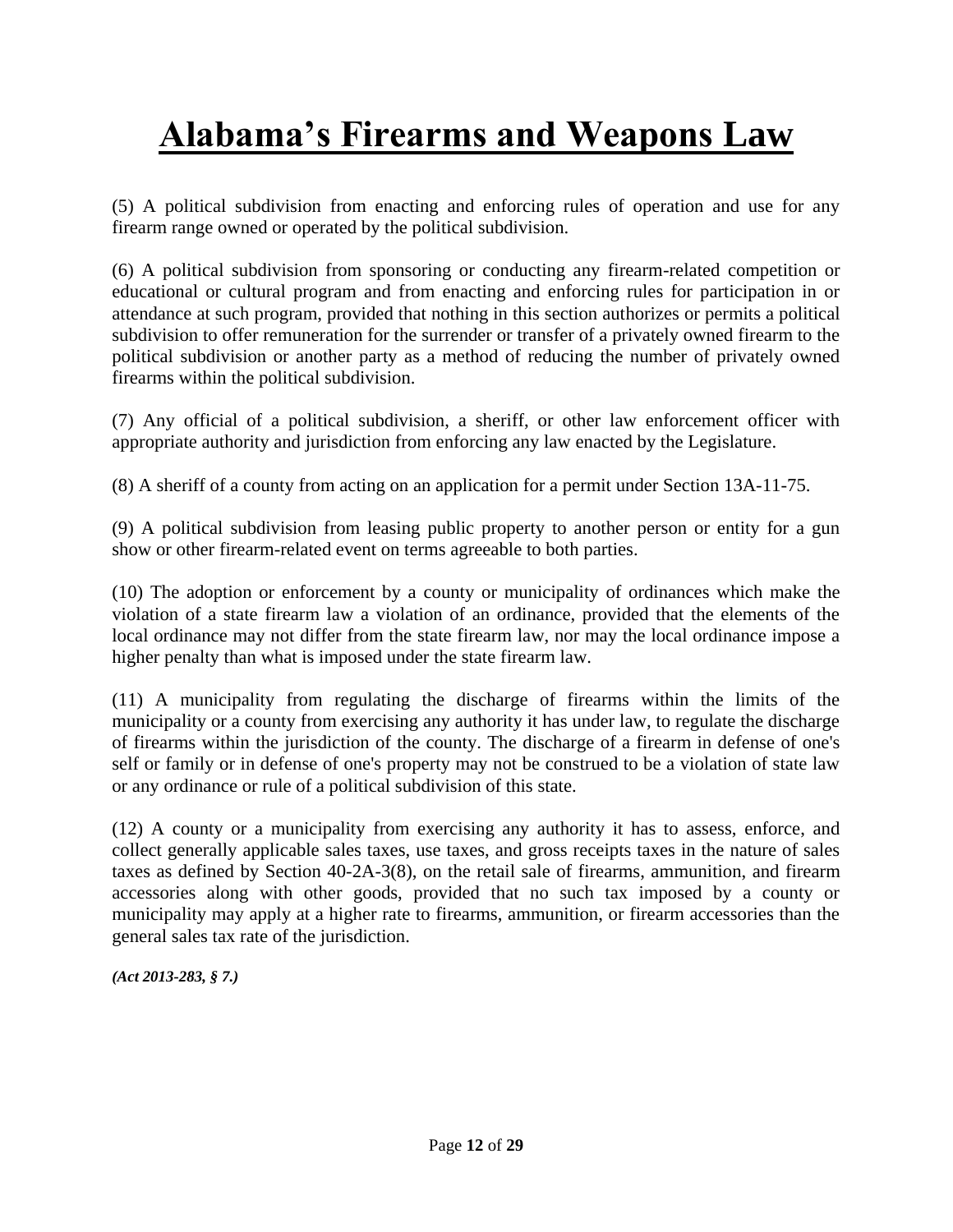## *Division 1A: Rifles and Shotguns*

## **§ 13A-11-62**

## **Definitions.**

For purposes of this division, the following terms shall have the following meanings, unless the context clearly indicates otherwise:

(1) FIREARM. Definition is same as provided in [Section 13A-8-1\(4\).](http://web2.westlaw.com/find/default.wl?mt=Alabama&db=1000002&rs=WLW13.10&docname=ALSTS13A-8-1&rp=%2ffind%2fdefault.wl&findtype=L&ordoc=9205650&tc=-1&vr=2.0&fn=_top&sv=Split&tf=-1&referencepositiontype=T&pbc=447A3037&referenceposition=SP%3b0bd500007a412&utid=1)

(2) RIFLE. Any weapon designed or redesigned, made or remade, and intended to be fired from the shoulder and designed or redesigned and made or remade to use the energy of the explosive in a fixed metallic cartridge to fire only a single projectile through a rifled bore for each pull of the trigger.

(3) SHOTGUN. A weapon designed or redesigned, made or remade, and intended to be fired from the shoulder and designed or redesigned and made or remade to use the energy of the explosive in a fixed shotgun shell to fire through a smooth bore either a number of ball shot or a single projectile for each single pull of the trigger.

(4) SHORT-BARRELED RIFLE. A rifle having one or more barrels less than 16 inches in length and any weapon made from a rifle (whether by alteration, modification, or otherwise) if such weapon, as modified, has an overall length of less than 26 inches.

(5) SHORT-BARRELED SHOTGUN. A shotgun having one or more barrels less than 18 inches in length and any weapon made from a shotgun (whether by alteration, modification, or otherwise) if such weapon as modified has an overall length of less than 26 inches.

*(Acts 1982, No. 82-430, § 1.)*

## **§ 13A-11-63**

### **Possession, sale, etc., of short-barreled rifle or short-barreled shotgun; applicability.**

(a) A person who possesses, obtains, receives, sells, or uses a short-barreled rifle or a shortbarreled shotgun in violation of federal law is guilty of a Class C felony.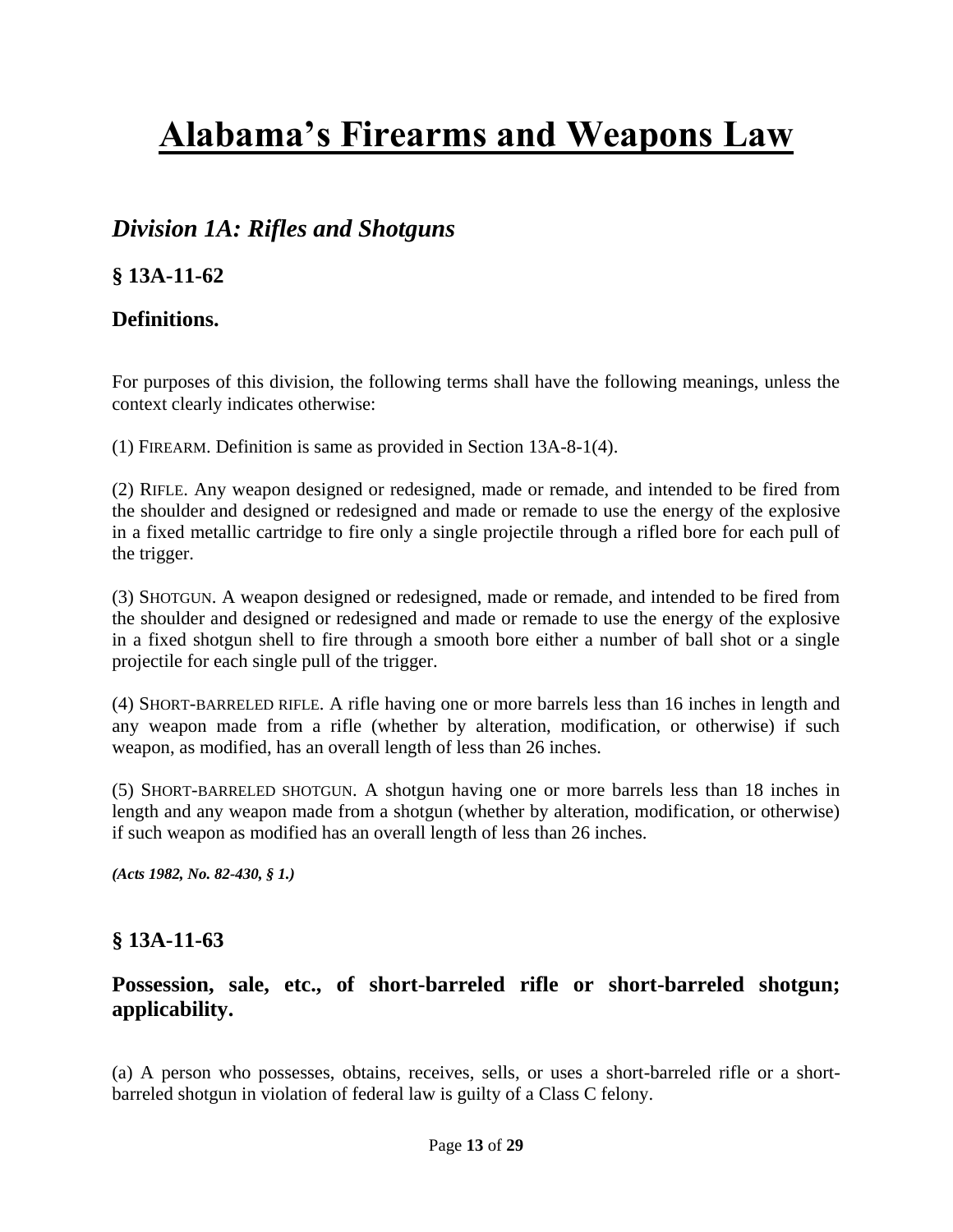(b) This section does not apply to a peace officer who possesses, obtains, receives, sells, or uses a short-barreled rifle or a short-barreled shotgun in the course of or in connection with his or her official duties.

*(Acts 1982, No. 82-430, § 2[; Act 2010-496, p. 766, § 1.\)](http://web2.westlaw.com/find/default.wl?mt=Alabama&db=1077005&rs=WLW13.10&docname=UUID(IBA2FF3A04F-1011DF805BD-D310515A6C6)&rp=%2ffind%2fdefault.wl&findtype=l&ordoc=9205651&tc=-1&vr=2.0&fn=_top&sv=Split&tf=-1&pbc=2451FFF6&utid=1)*

### **§ 13A-11-64**

## **Alteration, etc., of manufacturer's number, etc., of firearm; possession, etc., of firearm after identification altered.**

A person who either:

(1) Changes, alters, removes, or obliterates the name of the maker, model, manufacturer's number or other mark or identification of any firearm, or

(2) Possesses, obtains, receives, sells, or uses a firearm after the maker, model, manufacturer's number or other mark or identification has been changed, altered, removed, or obliterated, is guilty of a Class C felony.

*(Acts 1982, No. 82-430, § 3.)*

### **§ 13A-11-65**

### **Penalty.**

Violation of Section 13A-11-63(a) or Section 13A-11-64 in the course of, or in connection with the commission of any other felony shall be a Class B felony, and the punishment imposed therefor shall be in addition to the punishment imposed for the other felony.

*(Acts 1982, No. 82-430, § 4.)*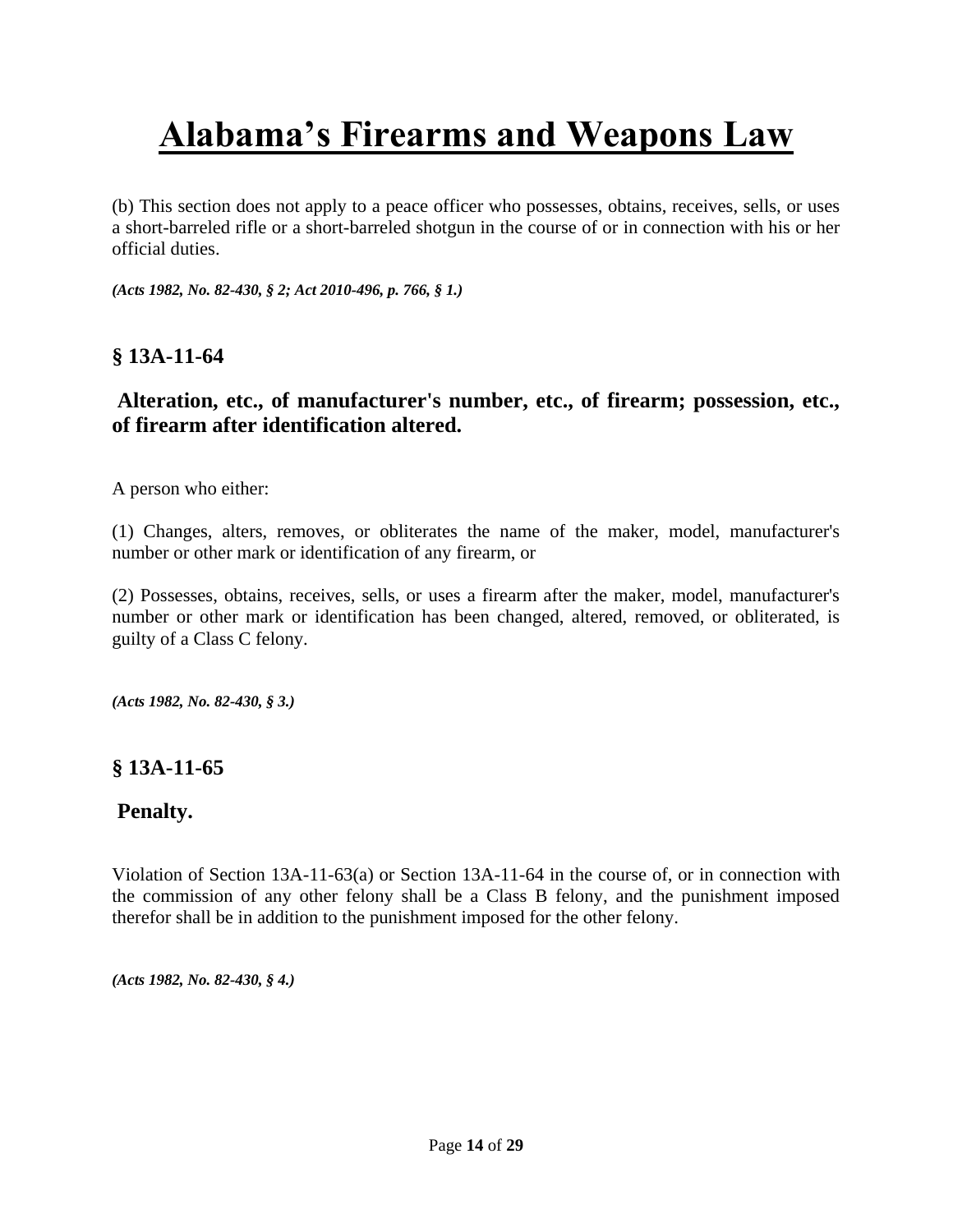## **§ 13A-11-66.**

### **This division supplemental to other laws and penalties.**

This division is supplemental to any other law and the penalties provided herein are in addition to any other penalties provided by law. This division shall not be construed to limit or in any way reduce the minimum and maximum penalties provided in any other law.

*(Acts 1982, No. 82-430, § 5.)*

## *Division 2 Pistols*

### **§ 13A-11-70**

### **Definitions.**

For the purposes of this division, the following terms shall have the respective meanings ascribed by this section:

(1) PISTOL. Any firearm with a barrel less than 12 inches in length.

(2) CRIME OF VIOLENCE. Any of the following crimes or an attempt to commit any of them, namely, murder, manslaughter, (except manslaughter arising out of the operation of a vehicle), rape, mayhem, assault with intent to rob, assault with intent to ravish, assault with intent to murder, robbery, burglary, and kidnapping. "Crime of violence" shall also mean any Class A felony or any Class B felony that has as an element serious physical injury, the distribution or manufacture of a controlled substance, or is of a sexual nature involving a child under the age of 12.

(3) PERSON. Such term includes any firm, partnership, association or corporation.

*(Acts 1936, Ex. Sess., No. 82, p. 51; Code 1940, T. 14, § 172; Acts 1947, No. 616, p. 463, § 1; Acts 1951, No. 784, p. 1378; Code 1975, § 13-6-150[; Act 2013-283, § 2.\)](http://web2.westlaw.com/find/default.wl?mt=Alabama&db=1077005&rs=WLW13.10&docname=UUID(IEC7F5F00C9-3B11E2A8D28-BF312CA3A38)&rp=%2ffind%2fdefault.wl&findtype=l&ordoc=9205656&tc=-1&vr=2.0&fn=_top&sv=Split&tf=-1&pbc=5BA90C36&utid=1)*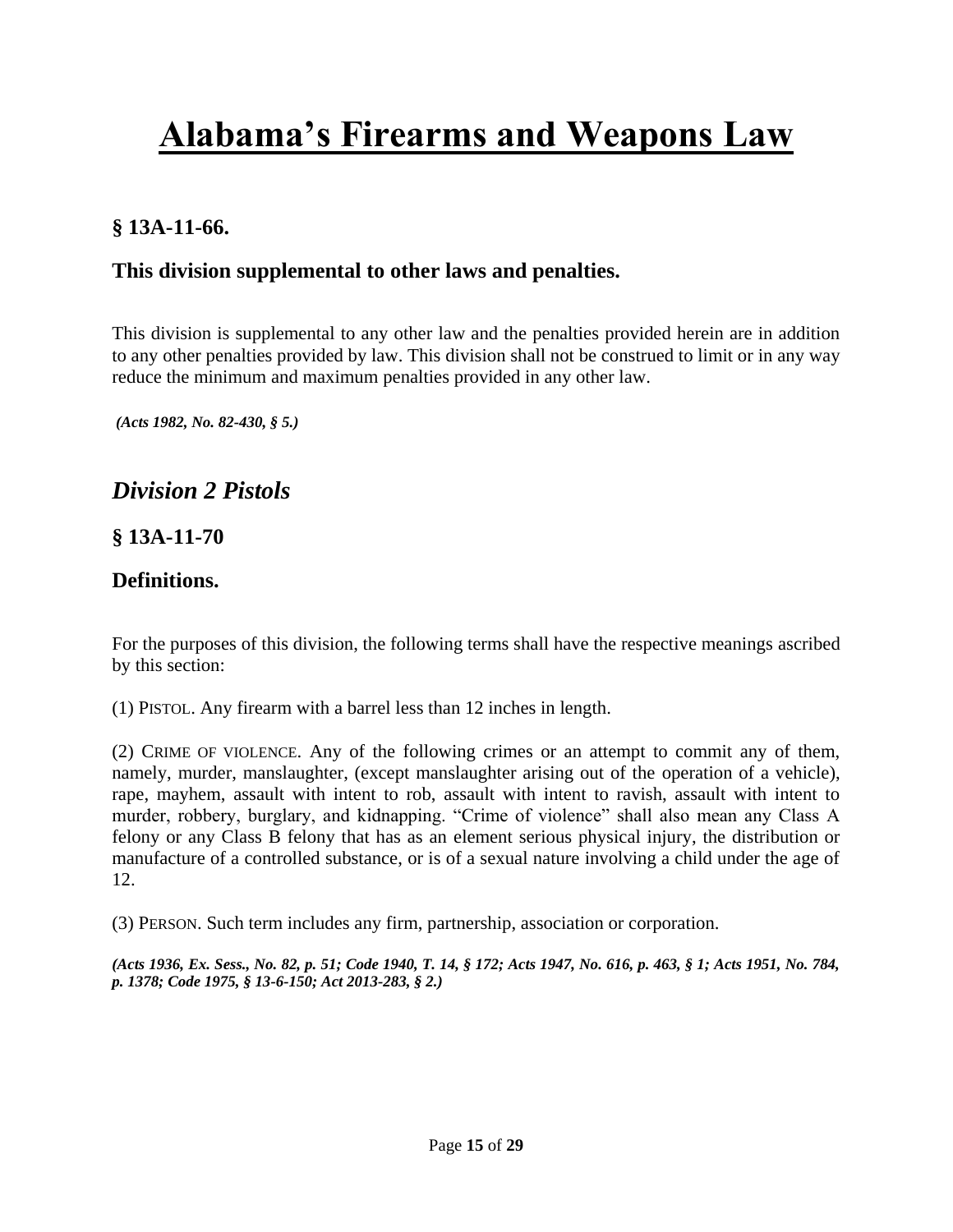## **§ 13A-11-72**

## **Certain persons forbidden to possess pistol.**

(a) No person who has been convicted in this state or elsewhere of committing or attempting to commit a crime of violence shall own a pistol or have one in his or her possession or under his or her control.

(b) No person who is a drug addict or an habitual drunkard shall own a pistol or have one in his or her possession or under his or her control.

(c) Subject to the exceptions provided by [Section 13A-11-74,](http://web2.westlaw.com/find/default.wl?mt=Alabama&db=1000002&rs=WLW13.10&docname=ALSTS13A-11-74&rp=%2ffind%2fdefault.wl&findtype=L&ordoc=9205658&tc=-1&vr=2.0&fn=_top&sv=Split&tf=-1&pbc=B89EF073&utid=1) no person shall knowingly with intent to do bodily harm carry or possess a deadly weapon on the premises of a public school.

(d) Possession of a deadly weapon with the intent to do bodily harm on the premises of a public school in violation of subsection (c) of this section is a Class C felony.

(e) School security personnel and school resource officers qualified under [subsection \(a\) of](http://web2.westlaw.com/find/default.wl?mt=Alabama&db=1000002&rs=WLW13.10&docname=ALSTS16-1-44.1&rp=%2ffind%2fdefault.wl&findtype=L&ordoc=9205658&tc=-1&vr=2.0&fn=_top&sv=Split&tf=-1&referencepositiontype=T&pbc=B89EF073&referenceposition=SP%3b8b3b0000958a4&utid=1)  [Section 16-1-44.1,](http://web2.westlaw.com/find/default.wl?mt=Alabama&db=1000002&rs=WLW13.10&docname=ALSTS16-1-44.1&rp=%2ffind%2fdefault.wl&findtype=L&ordoc=9205658&tc=-1&vr=2.0&fn=_top&sv=Split&tf=-1&referencepositiontype=T&pbc=B89EF073&referenceposition=SP%3b8b3b0000958a4&utid=1) employed by a local board of education, and authorized by the employing local board of education to carry a deadly weapon while on duty are exempt from subsection (c) of this section. Law enforcement officers are exempt from this section, and persons with pistol permits issued pursuant to [Section 13A-11-75,](http://web2.westlaw.com/find/default.wl?mt=Alabama&db=1000002&rs=WLW13.10&docname=ALSTS13A-11-75&rp=%2ffind%2fdefault.wl&findtype=L&ordoc=9205658&tc=-1&vr=2.0&fn=_top&sv=Split&tf=-1&pbc=B89EF073&utid=1) are exempt from subsection (c) of this section.

(f) The term "school resource officer" as used in this section means an Alabama Peace Officers' Standards and Training Commissioner-certified law enforcement officer employed by a law enforcement agency who is specifically selected and specially trained for the school setting.

(g) The term "public school" as used in this section applies only to a school composed of grades K-12 and shall include a school bus used for grades K-12.

(h) The term "deadly weapon" as used in this section means a firearm or anything manifestly designed, made, or adapted for the purposes of inflicting death or serious physical injury, and such term includes, but is not limited to, a bazooka, hand grenade, missile, or explosive or incendiary device; a pistol, rifle, or shotgun; or a switch-blade knife, gravity knife, stiletto, sword, or dagger; or any club, baton, billy, black-jack, bludgeon, or metal knuckles.

*(Acts 1936, Ex. Sess., No. 82, p. 51; Code 1940, T. 14, § 174; Acts 1951, No. 784, p. 1378; Code 1975, § 13-6-152; [Acts 1994, 1st Ex. Sess., No. 94-817, § 1;](http://web2.westlaw.com/find/default.wl?mt=Alabama&db=1077005&rs=WLW13.10&docname=UUID(IA6F724D24A-E14774A6B64-30954CEC6BD)&rp=%2ffind%2fdefault.wl&findtype=l&ordoc=9205658&tc=-1&vr=2.0&fn=_top&sv=Split&tf=-1&pbc=B89EF073&utid=1) [Act 2013-288, § 2.\)](http://web2.westlaw.com/find/default.wl?mt=Alabama&db=1077005&rs=WLW13.10&docname=UUID(IECC0FBE0C9-3B11E283ADE-02AEEC89CBA)&rp=%2ffind%2fdefault.wl&findtype=l&ordoc=9205658&tc=-1&vr=2.0&fn=_top&sv=Split&tf=-1&pbc=B89EF073&utid=1)*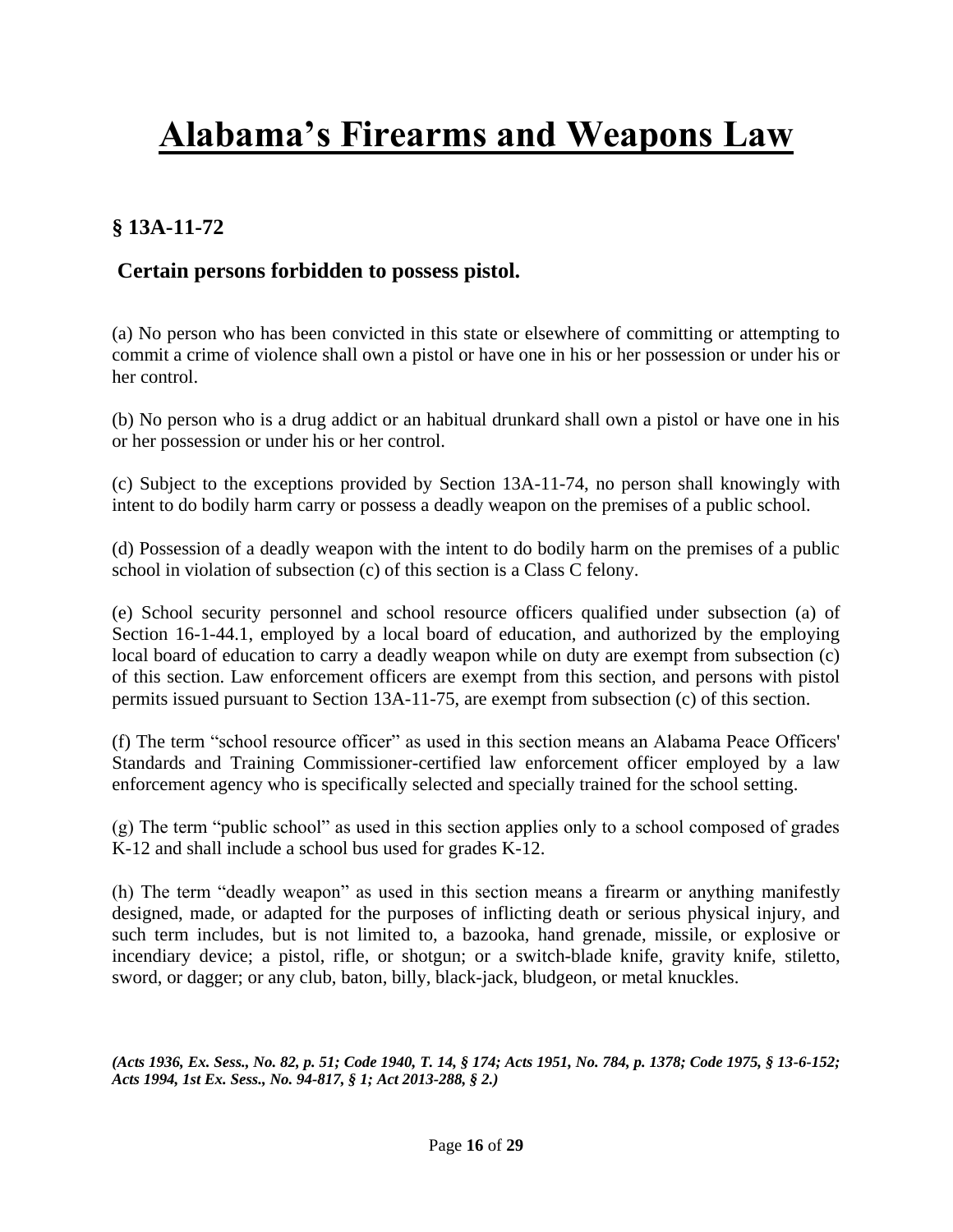## **§ 13A-11-73**

## **Permit to carry pistol in vehicle or concealed on person -- Required; possession of unloaded pistol in motor vehicle.**

(a) Except on land under his or her control or in his or her own abode or his or her own fixed place of business, no person shall carry a pistol in any vehicle or concealed on or about his or her person without a permit issued under [Section 13A-11-75\(a\)\(1\)](http://web2.westlaw.com/find/default.wl?mt=Alabama&db=1000002&rs=WLW13.10&docname=ALSTS13A-11-75&rp=%2ffind%2fdefault.wl&findtype=L&ordoc=9205659&tc=-1&vr=2.0&fn=_top&sv=Split&tf=-1&pbc=C120F9AD&utid=1) or recognized under [Section 13A-](http://web2.westlaw.com/find/default.wl?mt=Alabama&db=1000002&rs=WLW13.10&docname=ALSTS13A-11-85&rp=%2ffind%2fdefault.wl&findtype=L&ordoc=9205659&tc=-1&vr=2.0&fn=_top&sv=Split&tf=-1&pbc=C120F9AD&utid=1)[11-85.](http://web2.westlaw.com/find/default.wl?mt=Alabama&db=1000002&rs=WLW13.10&docname=ALSTS13A-11-85&rp=%2ffind%2fdefault.wl&findtype=L&ordoc=9205659&tc=-1&vr=2.0&fn=_top&sv=Split&tf=-1&pbc=C120F9AD&utid=1)

(b) Except as otherwise prohibited by law, a person legally permitted to possess a pistol, but who does not possess a valid concealed weapon permit, may possess an unloaded pistol in his or her motor vehicle if the pistol is locked in a compartment or container that is in or affixed securely to the vehicle and out of reach of the driver and any passenger in the vehicle.

*(Acts 1936, Ex. Sess., No. 82, p. 51; Code 1940, T. 14, § 175; Acts 1947, No. 616, p. 463, § 3; Acts 1951, No. 784, p. 1378; Acts 1956, 2nd Ex. Sess., No. 43, p. 336; Code 1975, § 13-6-153; [Act 2013-283, § 2.\)](http://web2.westlaw.com/find/default.wl?mt=Alabama&db=1077005&rs=WLW13.10&docname=UUID(IEC7F5F00C9-3B11E2A8D28-BF312CA3A38)&rp=%2ffind%2fdefault.wl&findtype=l&ordoc=9205659&tc=-1&vr=2.0&fn=_top&sv=Split&tf=-1&pbc=C120F9AD&utid=1)*

### **§ 13A-11-74**

### **License to carry pistol in vehicle or concealed on person -- Exceptions.**

The provisions of [Section 13A-11-73](http://web2.westlaw.com/find/default.wl?mt=Alabama&db=1000002&rs=WLW13.10&docname=ALSTS13A-11-73&rp=%2ffind%2fdefault.wl&findtype=L&ordoc=9205660&tc=-1&vr=2.0&fn=_top&sv=Split&tf=-1&pbc=778E7962&utid=1) shall not apply to marshals, sheriffs, prison and jail wardens and their regularly employed deputies, policemen and other law enforcement officers of any state or political subdivision thereof, or to the members of the army, navy or marine corps of the United States or of the national guard, or to the members of the national guard organized reserves or state guard organizations when on duty or going to or from duty, or to the regularly enrolled members of any organization duly authorized to purchase or receive such weapons from the United States or from this state; provided, that such members are at or are going to or from their places of assembly or target practices, or to officers or employees of the United States duly authorized to carry a pistol, or to any person engaged in manufacturing, repairing or dealing in pistols, or the agent or representative of such person possessing, using, or carrying a pistol in the usual or ordinary course of such business, or to any common carrier, except taxicabs, licensed as a common carrier, or to any person permitted by law to possess a pistol while carrying it unloaded in a secure wrapper, from the place of purchase to his home or place of business, or to or from a place of repair or in moving from one place of abode or business to another.

*(Acts 1936, Ex. Sess., No. 82, p. 51; Code 1940, T. 14, § 176; Acts 1947, No. 616, p. 463, § 4; Acts 1951, No. 784, p. 1378; Code 1975, § 13-6-154.)*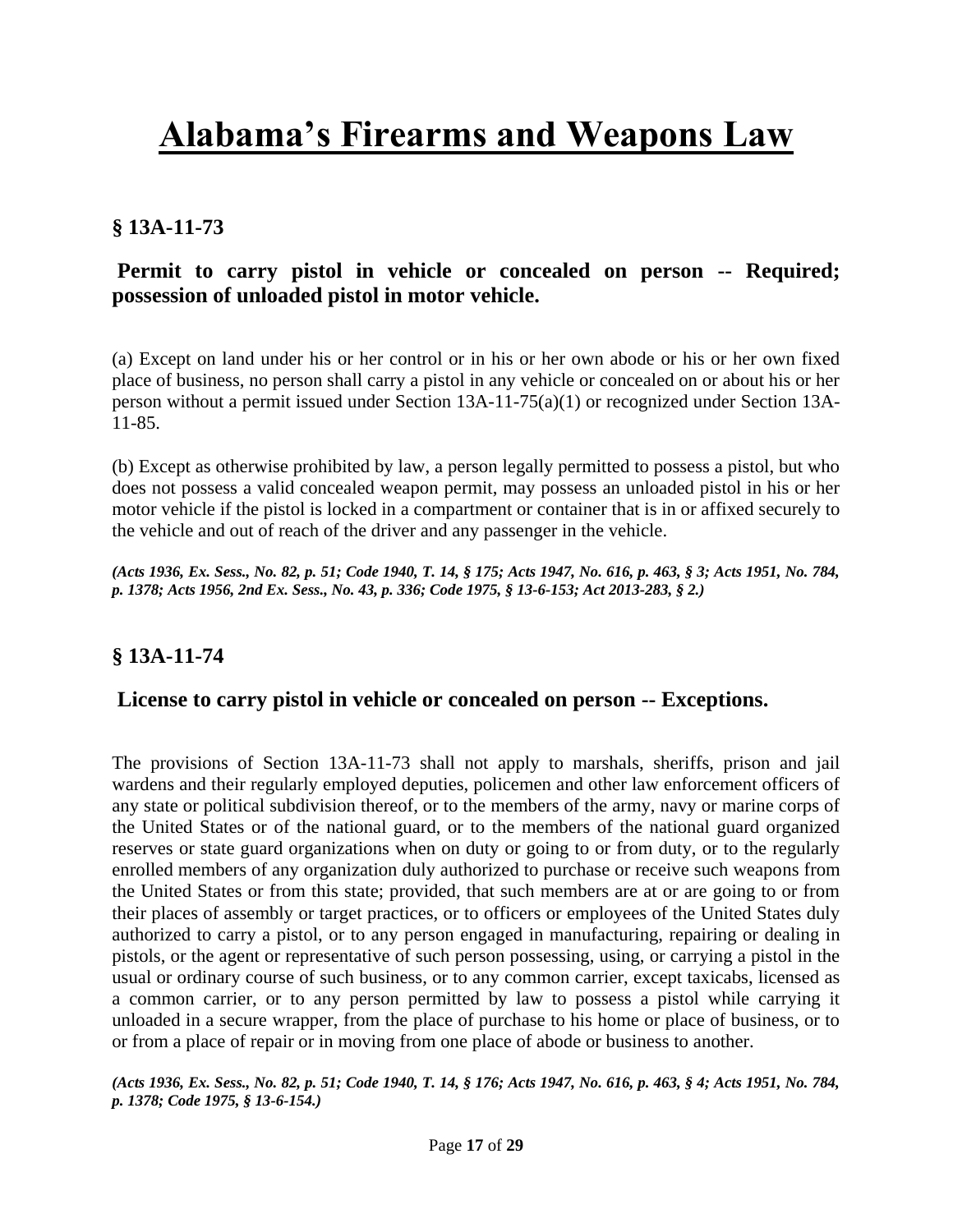## **§ 13A-11-75**

## **Permit to carry pistol in vehicle or concealed on person -- Issuance; fee; revocation; release of information.**

 (a)(1)a. The sheriff of a county, upon the application of any person residing in that county, within 30 days from receipt of a complete application and accompanying fee, shall issue or renew a permit for such person to carry a pistol in a vehicle or concealed on or about his or her person within this state for one to five year increments, as requested by the person seeking the permit, from date of issue, unless the sheriff determines that the person is prohibited from the possession of a pistol or firearm pursuant to state or federal law, or has a reasonable suspicion that the person may use a weapon unlawfully or in such other manner that would endanger the person's self or others. In making such determination, the sheriff may consider whether the applicant:

1. Was found guilty but mentally ill in a criminal case.

2. Was found not guilty in a criminal case by reason of insanity or mental disease or defect.

3. Was declared incompetent to stand trial in a criminal case.

4. Asserted a defense in a criminal case of not guilty by reason of insanity or mental disease or defect.

5. Was found not guilty only by reason of lack of mental responsibility under the Uniform Code of Military Justice.

6. Required involuntary inpatient treatment in a psychiatric hospital or similar treatment facility.

7. Required involuntary outpatient treatment in a psychiatric hospital or similar treatment facility based on a finding that the person is an imminent danger to himself or herself or to others.

8. Required involuntary commitment to a psychiatric hospital or similar treatment facility for any reason, including drug use.

9. Is or was the subject of a prosecution or of a commitment or incompetency proceeding that could lead to a prohibition on the receipt or possession of a firearm under the laws of Alabama or the United States.

10. Falsified any portion of the permit application.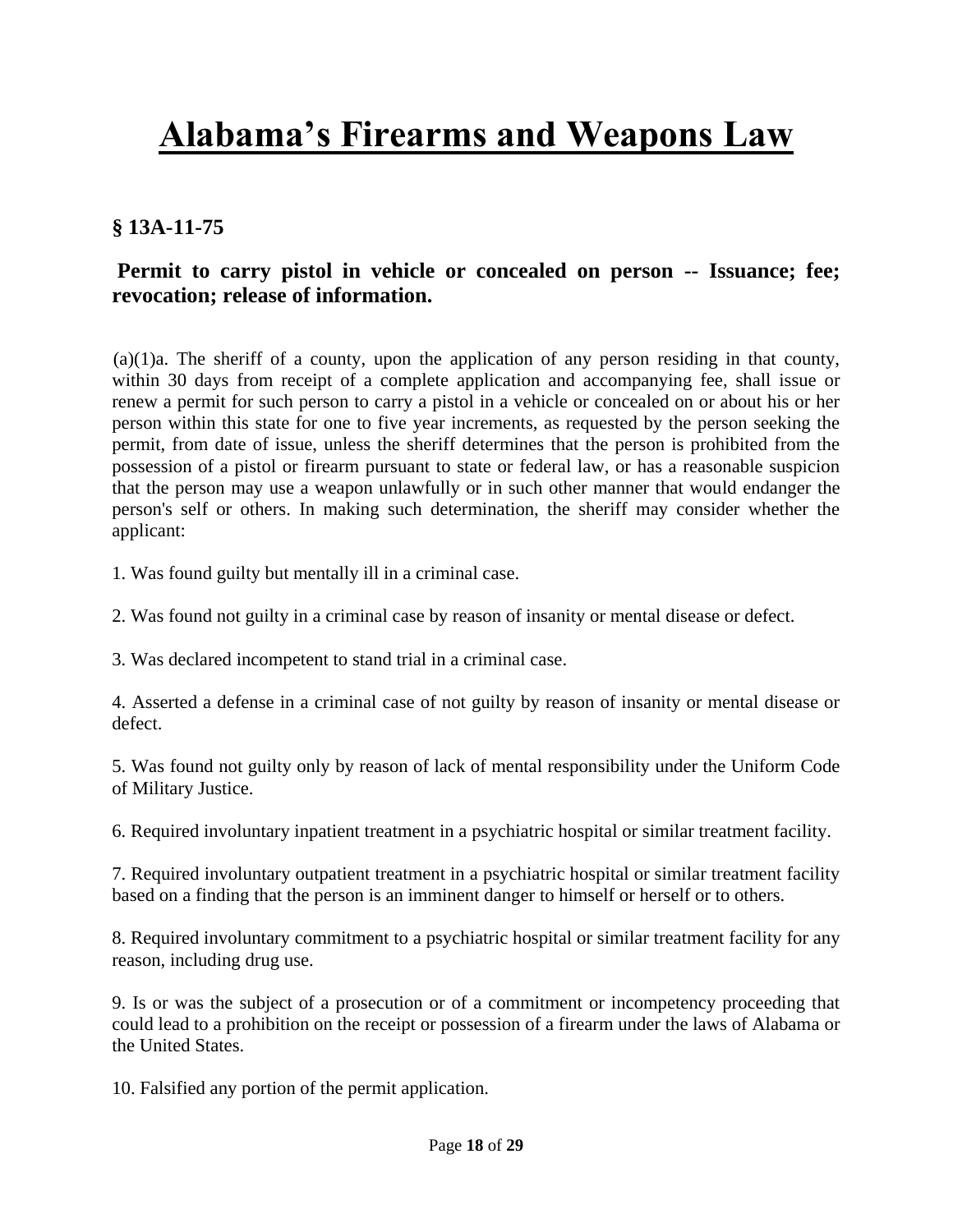11. Caused justifiable concern for public safety.

b. The sheriff shall take into account how recent any consideration under paragraph a. is in relation to the date of the application. The sheriff shall provide a written statement of the reasons for a denial of a permit and the evidence upon which it is based must be disclosed to the applicant, unless disclosure would interfere with a criminal investigation.

c. Except as otherwise provided by the laws of this state, a permit issued under this subdivision is valid throughout the state, and a sheriff may not place conditions or requirements on the issuance of the permit or limit its scope or applicability.

(2)a. The sheriff may revoke a permit issued under subdivision (1) for any reason that could lead to a denial of a permit under that subdivision.

b. The sheriff shall provide a written statement of the reasons for the revocation and the evidence upon which it is based must be disclosed to the applicant, unless disclosure would interfere with a criminal investigation.

(3) A person who is denied a permit under subdivision (1), or a person whose permit is revoked under subdivision (2), within 30 days of notification of the denial or revocation, may appeal the denial or revocation to the district court of the county where the denial or revocation was issued. Upon a review of a denial under this subdivision, the sheriff shall have the burden of proving by clear and convincing evidence that the person is prohibited from possession of a pistol or other firearm pursuant to state or federal law or, based on any of the considerations enumerated in subsection (a)(1) that the person may use a weapon unlawfully or in such other manner as would endanger the person's self or others if granted a permit to carry a concealed weapon under this section.

(4) Within 30 days of receipt of the appeal, the district court shall review the appeal and issue a determination providing the reasons for the determination.

(5) If the district court issues a determination in favor of a person whose permit was denied or revoked, the person shall be issued a permit or the permit must be reinstated.

(6) Nothing in this section shall be construed to permit a sheriff to disregard any federal law or regulation pertaining to the purchase or possession of a firearm.

(b) Each permit shall be written or in an electronic or digital form to be prescribed by the Secretary of State in consultation with the Alabama Sheriff's Association, and shall bear the name, address, description, and signature of the permittee. The original hardcopy of the permit shall be delivered to the permittee, and a duplicate shall, within seven days, be sent by registered or certified mail to the Director of Public Safety. The application and a copy shall be preserved for six years by the authority issuing the same. The sheriff may charge a fee as provided by local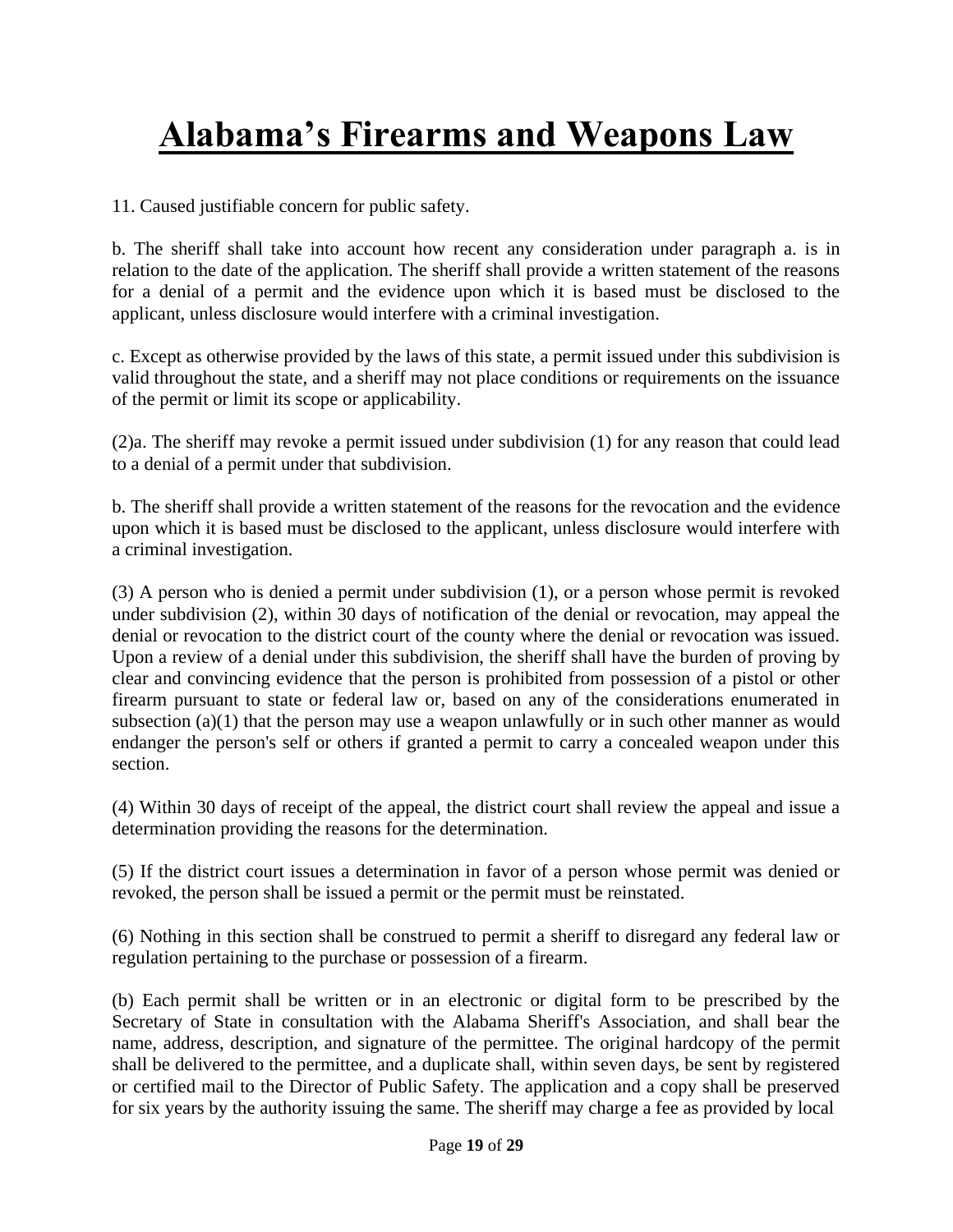law for the issuance of the permit under subdivision (1) of subsection (a). The amount of the fee for a period of one year up to five years shall be the amount of the fee as prescribed by local law multiplied by the number of years of the permit requested by the applicant. The fee shall be paid into the county treasury unless otherwise provided by local law. Prior to issuance or renewal of a permit, the sheriff shall contact available local, state, and federal criminal history data banks, including the National Instant Criminal Background Check System, to determine whether possession of a firearm by an applicant would be a violation of state or federal law.

(c) For the convenience of the applicant, the sheriff may provide for application or renewal of a permit under subdivision (1) of subsection (a) through electronic means. The sheriff may also accept payment for a permit by debit or credit card or other consumer electronic payment method. Any transaction or banking fee charged for the electronic payment method shall be paid by the applicant.

(d) If a person who is not a United States citizen applies for a permit under this section, the sheriff shall conduct an Immigration Alien Query through U.S. Immigration and Customs Enforcement, or any successor agency, and the application form shall require information relating to the applicant's country of citizenship, place of birth, and any alien or admission number issued by U.S. Immigration and Customs Enforcement, or any successor agency. The sheriff shall review the results of these inquiries before making a determination of whether to issue a permit or renewal permit. A person who is unlawfully present in this state may not be issued a permit under this section.

(e) The name, address, signature, photograph, and any other personally identifying information collected from an applicant or permittee under this section shall be kept confidential, shall be exempt from disclosure under [Section 36-12-40,](http://web2.westlaw.com/find/default.wl?mt=Alabama&db=1000002&rs=WLW13.10&docname=ALSTS36-12-40&rp=%2ffind%2fdefault.wl&findtype=L&ordoc=9205661&tc=-1&vr=2.0&fn=_top&sv=Split&tf=-1&pbc=B0E63549&utid=1) and may only be used for law enforcement purposes except when a current permittee is charged in any state with a felony involving the use of a pistol. All other information on permits under this section, including information concerning the annual number of applicants, number of permits issued, number of permits denied or revoked, revenue from issuance of permits, and any other fiscal or statistical data otherwise, shall remain public writings subject to public disclosure. Except as provided above, the sheriff of a county shall redact the name, address, signature, photograph, and any other personally identifying information of a permit holder before releasing a copy of a permit for a non-law enforcement purpose. The sheriff may charge one dollar (\$1) per copy of any redacted permit record requested other than when requested for law enforcement purposes. To knowingly publish or release to the public in any form any information or records related to the licensing process, or the current validity of any permit, except as authorized in this subsection or in response to a court order or subpoena, is a Class A misdemeanor.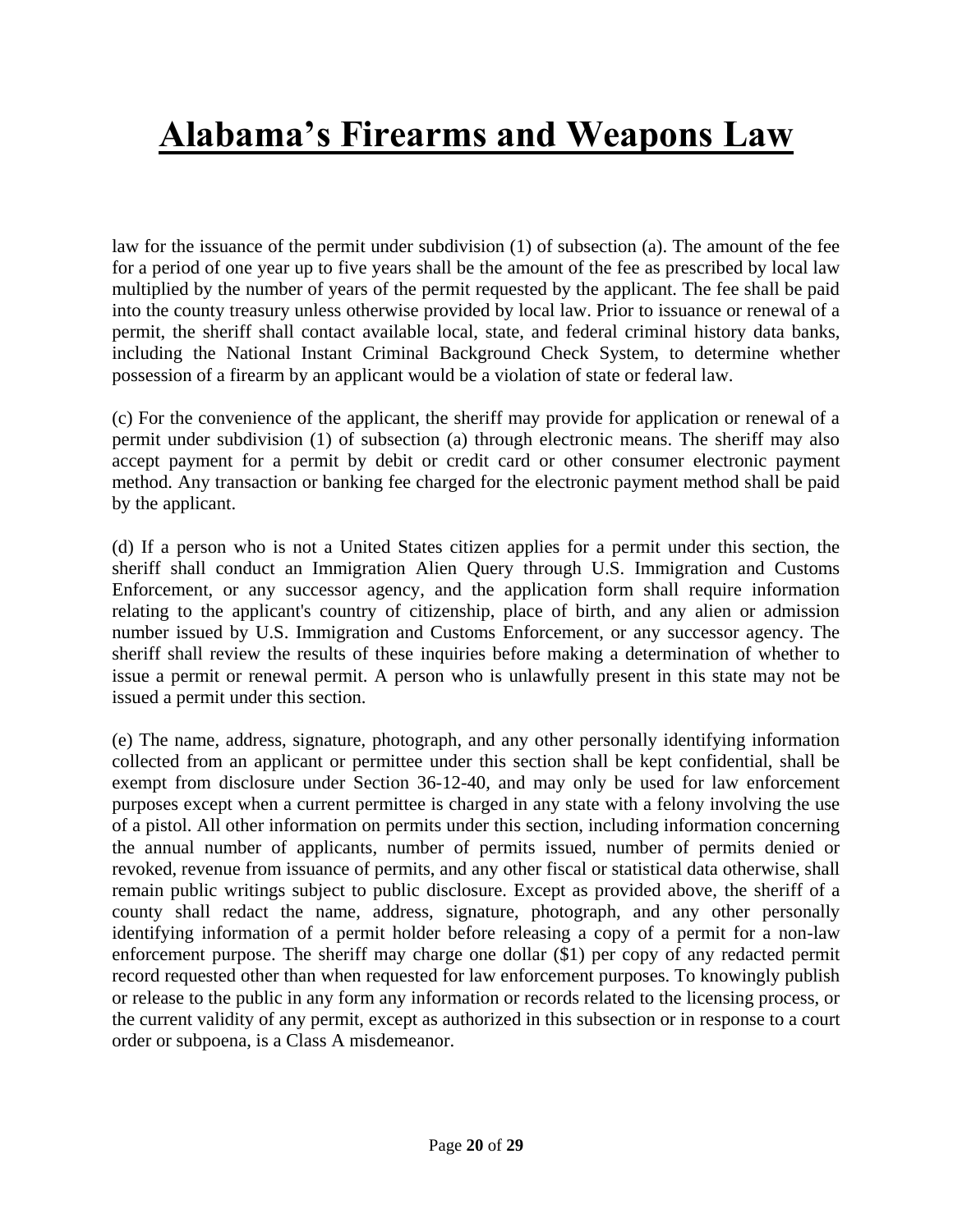(f) A concealed pistol permit issued under this section shall be valid for the carrying of a pistol in a motor vehicle or concealed on the permittee's person throughout the state, unless prohibited by this section.

(g) This section shall not be construed to limit or place any conditions upon a person's right to carry a pistol that is not in a motor vehicle or not concealed.

(h) If a person issued a pistol permit in this state establishes residence in another state, the pistol permit shall expire upon the establishment of residence in the other state.

*(Acts 1936, Ex. Sess., No. 82, p. 51; Code 1940, T. 14, § 177; Acts 1947, No. 616, p. 463, § 5; Acts 1951, No. 784, p. 1378; Code 1975, § 13-6-155[; Act 2006-551, p. 1268, § 1;](http://web2.westlaw.com/find/default.wl?mt=Alabama&db=1077005&rs=WLW13.10&docname=UUID(IA0E073F0E5-D511DA91B7D-03A70918862)&rp=%2ffind%2fdefault.wl&findtype=l&ordoc=9205661&tc=-1&vr=2.0&fn=_top&sv=Split&tf=-1&pbc=B0E63549&utid=1) [Act 2009-711, p. 2093, § 1;](http://web2.westlaw.com/find/default.wl?mt=Alabama&db=1077005&rs=WLW13.10&docname=UUID(IBD3B3DF051-CF11DEB9FAA-DFD500AA259)&rp=%2ffind%2fdefault.wl&findtype=l&ordoc=9205661&tc=-1&vr=2.0&fn=_top&sv=Split&tf=-1&pbc=B0E63549&utid=1) [Act 2013-283, § 2.\)](http://web2.westlaw.com/find/default.wl?mt=Alabama&db=1077005&rs=WLW13.10&docname=UUID(IEC7F5F00C9-3B11E2A8D28-BF312CA3A38)&rp=%2ffind%2fdefault.wl&findtype=l&ordoc=9205661&tc=-1&vr=2.0&fn=_top&sv=Split&tf=-1&pbc=B0E63549&utid=1)*

### **§ 13A-11-76**

### **Delivery to minors, habitual drunkards, etc.**

No person shall deliver a pistol to any person under the age of 18 or to one who he has reasonable cause to believe has been convicted of a crime of violence or is a drug addict, an habitual drunkard or of unsound mind.

*(Acts 1936, Ex. Sess., No. 82, p. 51; Code 1940, T. 14, § 178; Acts 1951, No. 784, p. 1378; Code 1975, § 13-6- 156.)*

### **§ 13A-11-78**

## **Dealers' licenses -- Required.**

No retail dealer shall sell or otherwise transfer, or expose for sale or transfer, or have in his possession with intent to sell, or otherwise transfer, any pistol without being licensed as hereinafter provided.

*(Acts 1936, Ex. Sess., No. 82, p. 51; Code 1940, T. 14, § 180; Acts 1951, No. 784, p. 1378; Code 1975, § 13-6- 158.)*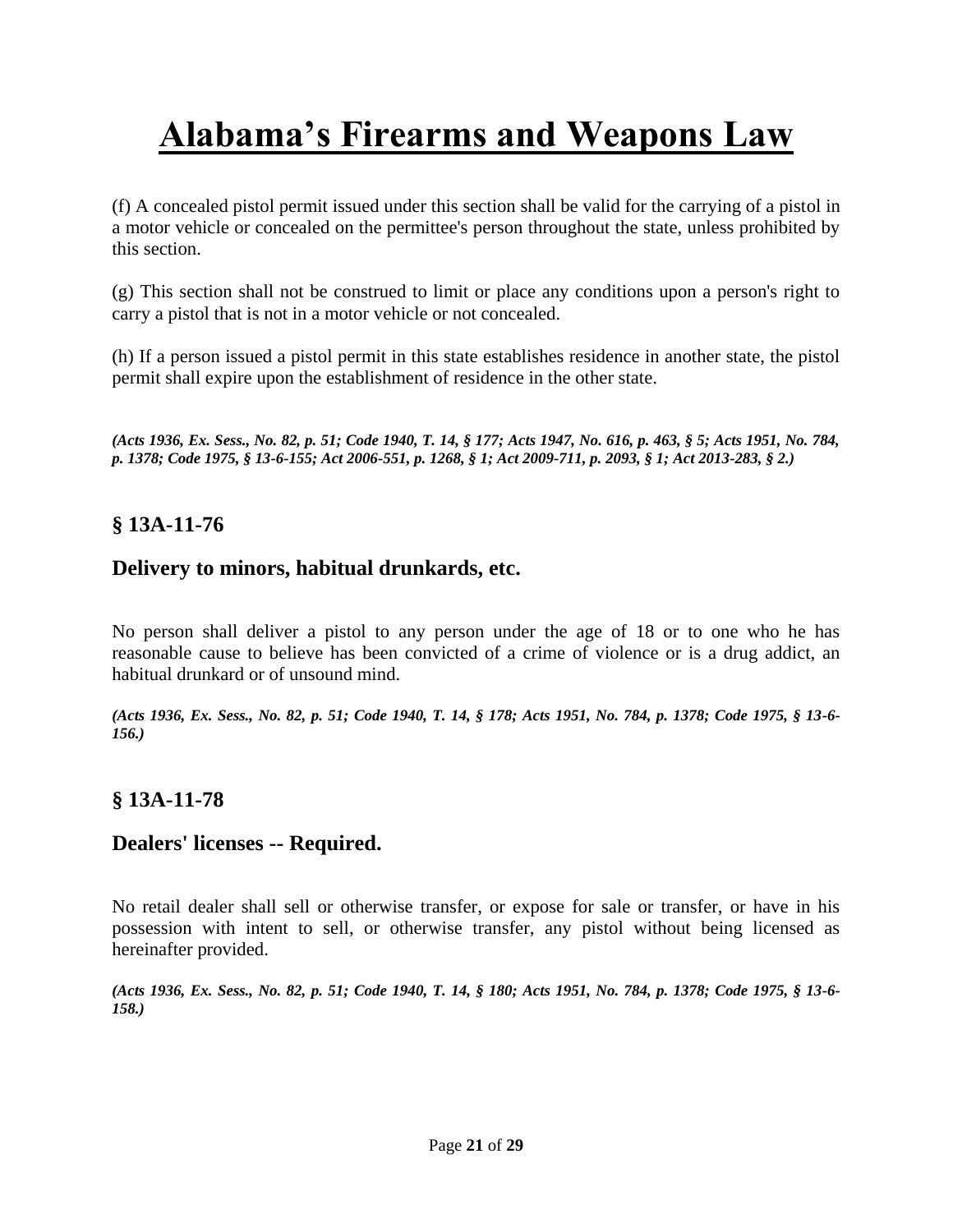## **§ 13A-11-79**

## **Dealers' licenses -- Issuance; conditions; display; fees.**

The duly constituted licensing authorities of any city, town or political subdivision of this state may grant licenses in forms prescribed by the secretary of state, effective for not more than one year from date of issue, permitting the licensee to sell pistols at retail within this state subject to the following conditions, in addition to those specified in [Section 13A-11-77,](http://web2.westlaw.com/find/default.wl?mt=Alabama&db=1000002&rs=WLW13.10&docname=ALSTS13A-11-77&rp=%2ffind%2fdefault.wl&findtype=L&ordoc=9205665&tc=-1&vr=2.0&fn=_top&sv=Split&tf=-1&pbc=12496C64&utid=1) for breach of any of which the license shall be forfeited and the licensee subject to punishment as provided in this division. The business shall be carried on only in the building designated in the license. The license or a copy thereof, certified by the issuing authority, shall be displayed on the premises where it can easily be read. No pistol shall be sold in violation of any provisions of this division, nor shall a pistol be sold under any circumstances unless the purchaser is personally known to the seller or shall present clear evidence of his identity. A true record in triplicate shall be made of every pistol sold, in a book kept for the purpose, the form of which may be prescribed by the Secretary of State and shall be personally signed by the purchaser and by the person effecting the sale, the caliber, make, model and manufacturer's number of the weapon, the name, address, occupation, color and place of birth of purchaser and a statement signed by the purchaser that he has never been convicted in this state or elsewhere of a crime of violence. One copy shall be sent within six hours by registered or certified mail to the chief of police of the municipality or the sheriff of the county of which the dealer is a resident; the dealer shall within seven days send the duplicate to the Secretary of State; and the dealer shall retain the triplicate for six years. No pistol or imitation thereof or placard advertising the sale thereof shall be displayed in any part of any premises where it can readily be seen from the outside. The fee for issuing said license shall be \$.50, which fee shall be paid into the State Treasury.

*(Acts 1936, Ex. Sess., No. 82, p. 51; Code 1940, T. 14, § 181; Acts 1951, No. 784, p. 1378; Code 1975, § 13-6- 159.)*

#### **§ 13A-11-80**

## **Loans secured by deposit, etc., of pistol prohibited; certain transfers prohibited.**

No person shall make any loan secured by a mortgage, deposit or pledge of a pistol contrary to this division, nor shall any person lend or give a pistol to another or otherwise deliver a pistol contrary to the provisions of this division.

*(Acts 1936, Ex. Sess., No. 82, p. 51; Code 1940, T. 14, § 182; Acts 1951, No. 784, p. 1378; Code 1975, § 13-6- 160.)*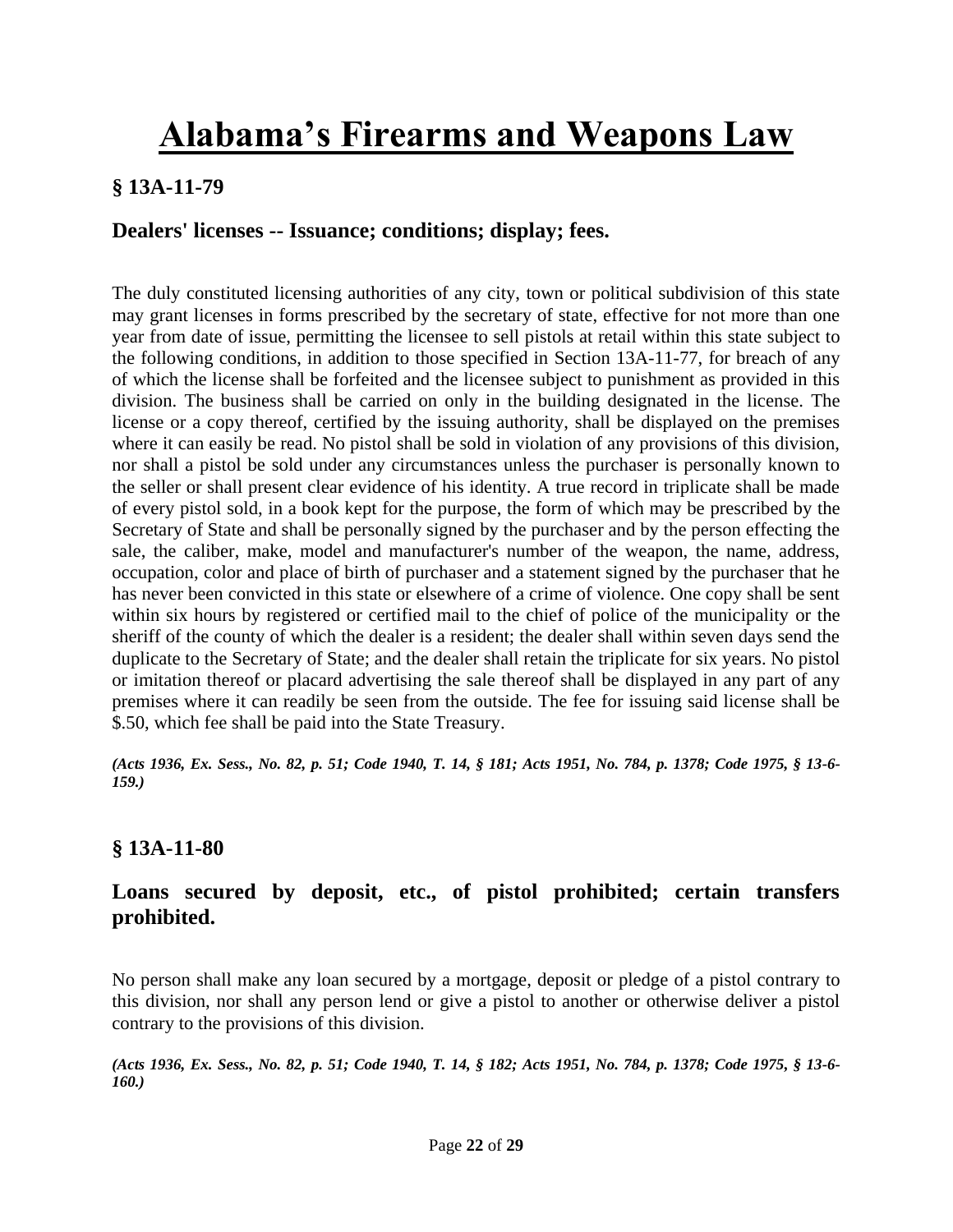## **§ 13A-11-81**

## **False information in applications for licenses, purchases, etc.**

No person shall, in purchasing or otherwise securing delivery of a pistol or in applying for a license to carry the same, give false information or offer false evidence of his identity.

*(Acts 1936, Ex. Sess., No. 82, p. 51; Code 1940, T. 14, § 183; Acts 1951, No. 784, p. 1378; Code 1975, § 13-6- 161.)*

### **§ 13A-11-83**

#### **Antique pistols.**

This division shall not apply to the purchase, possession or sale of pistols as curiosities or ornaments or to the transportation of such pistols unloaded and in a bag, box or securely wrapped package, but not concealed on the person.

*(Acts 1936, Ex. Sess., No. 82, p. 51; Code 1940, T. 14, § 185; Acts 1947, No. 616, p. 463, § 7; Acts 1951, No. 784, p. 1378; Code 1975, § 13-6-163.)*

### **§ 13A-11-84**

### **Penalties; seizure and disposition of pistols involved in violations of certain sections.**

(a) Every violation of subsection (a) of [Section 13A-11-72](http://web2.westlaw.com/find/default.wl?mt=Alabama&db=1000002&rs=WLW13.10&docname=ALSTS13A-11-72&rp=%2ffind%2fdefault.wl&findtype=L&ordoc=9205670&tc=-1&vr=2.0&fn=_top&sv=Split&tf=-1&referencepositiontype=T&pbc=B504E514&referenceposition=SP%3b8b3b0000958a4&utid=1) or of [Sections 13A-11-81](http://web2.westlaw.com/find/default.wl?mt=Alabama&db=1000002&rs=WLW13.10&docname=ALSTS13A-11-81&rp=%2ffind%2fdefault.wl&findtype=L&ordoc=9205670&tc=-1&vr=2.0&fn=_top&sv=Split&tf=-1&pbc=B504E514&utid=1) or 13A-11- 82 shall be punishable by imprisonment for not more than five years. Every violation of [subsection \(b\) of Section 13A-11-72](http://web2.westlaw.com/find/default.wl?mt=Alabama&db=1000002&rs=WLW13.10&docname=ALSTS13A-11-72&rp=%2ffind%2fdefault.wl&findtype=L&ordoc=9205670&tc=-1&vr=2.0&fn=_top&sv=Split&tf=-1&referencepositiontype=T&pbc=B504E514&referenceposition=SP%3ba83b000018c76&utid=1) or of [Sections 13A-11-73,](http://web2.westlaw.com/find/default.wl?mt=Alabama&db=1000002&rs=WLW13.10&docname=ALSTS13A-11-73&rp=%2ffind%2fdefault.wl&findtype=L&ordoc=9205670&tc=-1&vr=2.0&fn=_top&sv=Split&tf=-1&pbc=B504E514&utid=1) 13A-11-74 and 13A-11-77 through 13A-11-80 shall be punishable by imprisonment for any term less than one year or by a fine of not more than \$500.00, or both. The punishment for violating [Section 13A-11-78](http://web2.westlaw.com/find/default.wl?mt=Alabama&db=1000002&rs=WLW13.10&docname=ALSTS13A-11-78&rp=%2ffind%2fdefault.wl&findtype=L&ordoc=9205670&tc=-1&vr=2.0&fn=_top&sv=Split&tf=-1&pbc=B504E514&utid=1) or [13A-](http://web2.westlaw.com/find/default.wl?mt=Alabama&db=1000002&rs=WLW13.10&docname=ALSTS13A-11-79&rp=%2ffind%2fdefault.wl&findtype=L&ordoc=9205670&tc=-1&vr=2.0&fn=_top&sv=Split&tf=-1&pbc=B504E514&utid=1)[11-79](http://web2.westlaw.com/find/default.wl?mt=Alabama&db=1000002&rs=WLW13.10&docname=ALSTS13A-11-79&rp=%2ffind%2fdefault.wl&findtype=L&ordoc=9205670&tc=-1&vr=2.0&fn=_top&sv=Split&tf=-1&pbc=B504E514&utid=1) may include revocation of license.

(b) It shall be the duty of any sheriff, policeman or other peace officer of the State of Alabama, arresting any person charged with violating [Sections 13A-11-71](http://web2.westlaw.com/find/default.wl?mt=Alabama&db=1000002&rs=WLW13.10&docname=ALSTS13A-11-71&rp=%2ffind%2fdefault.wl&findtype=L&ordoc=9205670&tc=-1&vr=2.0&fn=_top&sv=Split&tf=-1&pbc=B504E514&utid=1) through [13A-11-73,](http://web2.westlaw.com/find/default.wl?mt=Alabama&db=1000002&rs=WLW13.10&docname=ALSTS13A-11-73&rp=%2ffind%2fdefault.wl&findtype=L&ordoc=9205670&tc=-1&vr=2.0&fn=_top&sv=Split&tf=-1&pbc=B504E514&utid=1) or any one or more of said sections, to seize the pistol or pistols in the possession or under the control of the person or persons charged with violating said section or sections, and to deliver said pistol or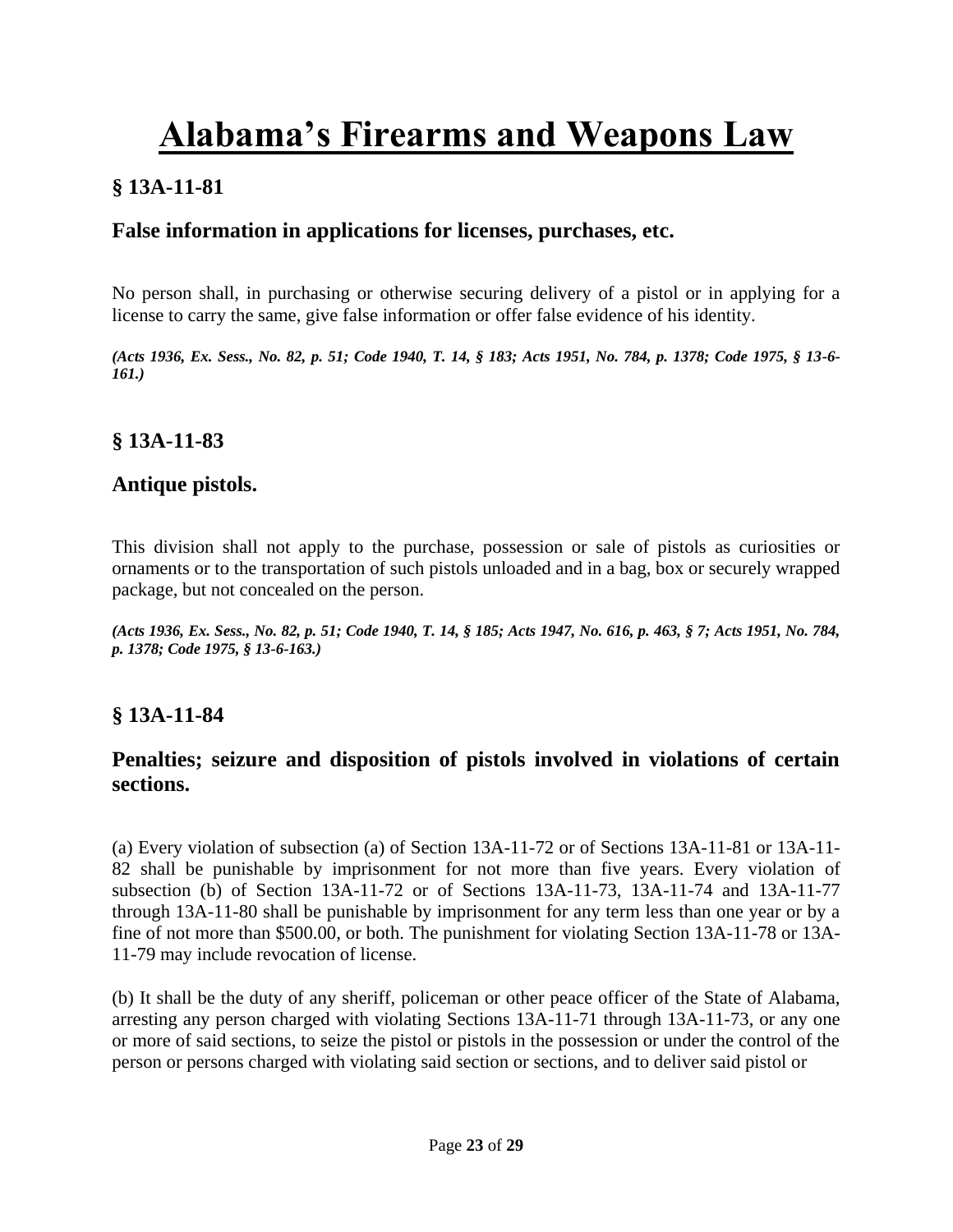pistols to one of the following named persons: if a municipal officer makes the arrest, to the city clerk or custodian of stolen property of the municipality employing the arresting officer; if a county, state or other peace officer makes the arrest, to the sheriff of the county in which the arrest is made. The person receiving the pistol or pistols from the arresting officer shall keep it in a safe place in as good condition as received until disposed of as hereinafter provided. Within five days after the final conviction of any person arrested for violating any of the abovenumbered sections, the person receiving possession of the pistol or pistols, seized as aforesaid, shall report the seizure and detention of said pistol or pistols to the district attorney within the county where the pistol or pistols are seized, giving a full description thereof, the number, make and model thereof, the name of the person in whose possession it was found when seized, the person making claim to same or any interest therein, if the name can be ascertained or is known, and the date of the seizure. Upon receipt of the report from the person receiving possession of the pistol or pistols as aforesaid, it shall be the duty of the district attorney within the county wherein the pistol or pistols were seized to forthwith file a complaint in the circuit court of the proper county, praying that such seized pistol or pistols be declared contraband, be forfeited to the state and be destroyed. Any person, firm or corporation or association of persons in whose possession said pistol or pistols may be seized or who claim to own the same or any interest therein shall be made a party defendant to said complaint, and thereupon such matter shall proceed and be determined in the circuit court of the proper county in the same form and manner, as near as may be, as in the forfeiture and destruction of gaming devices, except as herein otherwise provided. When any judgment of condemnation and forfeiture is made in any case filed under the provisions of this section, the judge making such judgment shall direct therein the destruction of the pistol or pistols by the person receiving possession of said pistol or pistols from the arresting officer in the presence of the clerk or register of the court, unless the judge is of the opinion that the nondestruction thereof is necessary or proper in the ends of justice, in which event and upon recommendation of the district attorney, the judge shall award the pistol or pistols to the sheriff of the county or to the chief of police of the municipality to be used exclusively by the sheriff or the chief of police in the enforcement of law, and the sheriff of the county and the chiefs of police of the municipalities shall keep a permanent record of all pistols awarded to them as provided for herein, to be accounted for as other public property, and said order, in the event that no appeal is taken within 15 days from the rendition thereof, shall be carried out and executed before the expiration of 20 days from the date of the judgment. The court, at its discretion, shall direct in said judgment that the costs of the proceedings be paid by the person in whose possession said pistol or pistols were found when seized, or by any party or parties who claim to own said pistol or pistols, or any interest therein, and who contested the condemnation and forfeiture thereof.

#### *(Acts 1936, Ex. Sess., No. 82, p. 51; Code 1940, T. 14, § 186; Acts 1947, No. 616, p. 463, § 8; Acts 1951, No. 784, p. 1378; Acts 1967, No. 505, p. 1218; Code 1975, § 13-6-164.)*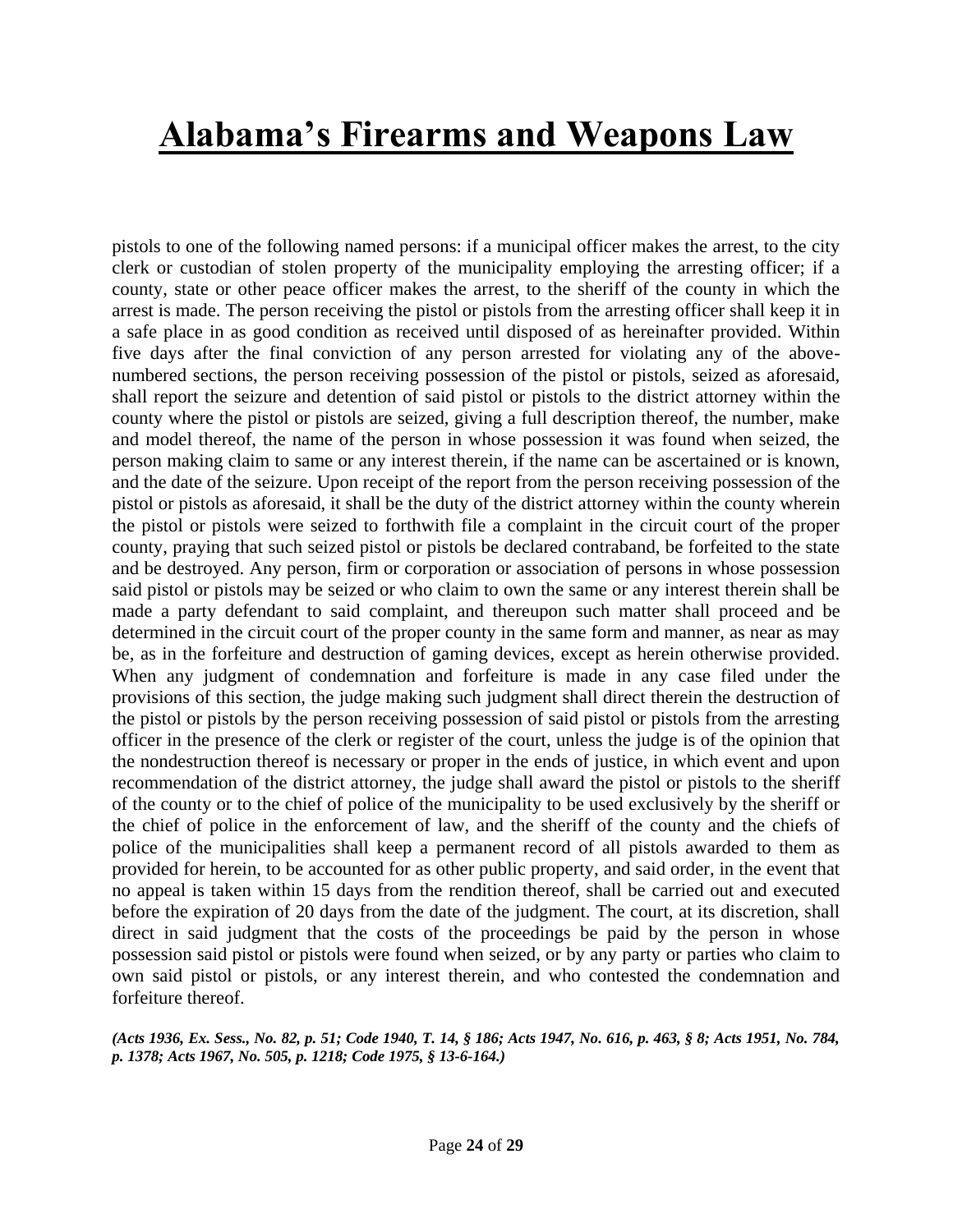## **§ 13A-11-85**

### **Reciprocity for licenses issued in other states.**

(a) A person licensed to carry a handgun in any state shall be authorized to carry a handgun in this state. This section shall apply to a license holder from another state only while the license holder is not a resident of this state. A license holder from another state shall carry the handgun in compliance with the laws of this state.

(b) The Attorney General is authorized to enter into reciprocal agreements with other states for the mutual recognition of licenses to carry handguns and shall periodically publish a list of states which recognize licenses issued pursuant to [Section 13A-11-75.](http://web2.westlaw.com/find/default.wl?mt=Alabama&db=1000002&rs=WLW13.10&docname=ALSTS13A-11-75&rp=%2ffind%2fdefault.wl&findtype=L&ordoc=10547179&tc=-1&vr=2.0&fn=_top&sv=Split&tf=-1&pbc=FBAEACEF&utid=1)

*[\(Act 2001-494, p. 862, § 1;](http://web2.westlaw.com/find/default.wl?mt=Alabama&db=1077005&rs=WLW13.10&docname=UUID(IC832B48C5B-464762952CC-CCFA3795F59)&rp=%2ffind%2fdefault.wl&findtype=l&ordoc=10547179&tc=-1&vr=2.0&fn=_top&sv=Split&tf=-1&pbc=FBAEACEF&utid=1) [Act 2013-283, § 2.\)](http://web2.westlaw.com/find/default.wl?mt=Alabama&db=1077005&rs=WLW13.10&docname=UUID(IEC7F5F00C9-3B11E2A8D28-BF312CA3A38)&rp=%2ffind%2fdefault.wl&findtype=l&ordoc=10547179&tc=-1&vr=2.0&fn=_top&sv=Split&tf=-1&pbc=FBAEACEF&utid=1)*

## *Division 3: Firearms in Place of Employment*

### **§ 13A-11-90**

#### **Restrictions on firearms by employers.**

(a) Except as provided in subdivision (b), a public or private employer may restrict or prohibit its employees, including those with a permit issued or recognized under Section 13A-11-75, from carrying firearms while on the employer's property or while engaged in the duties of the person's employment.

(b) A public or private employer may not restrict or prohibit the transportation or storage of a lawfully possessed firearm or ammunition in an employee's privately owned motor vehicle while parked or operated in a public or private parking area if the employee satisfies all of the following:

(1) The employee either:

a. Has a valid concealed weapon permit; or

b. If the weapon is any firearm legal for use for hunting in Alabama other than a pistol:

i. The employee possesses a valid Alabama hunting license;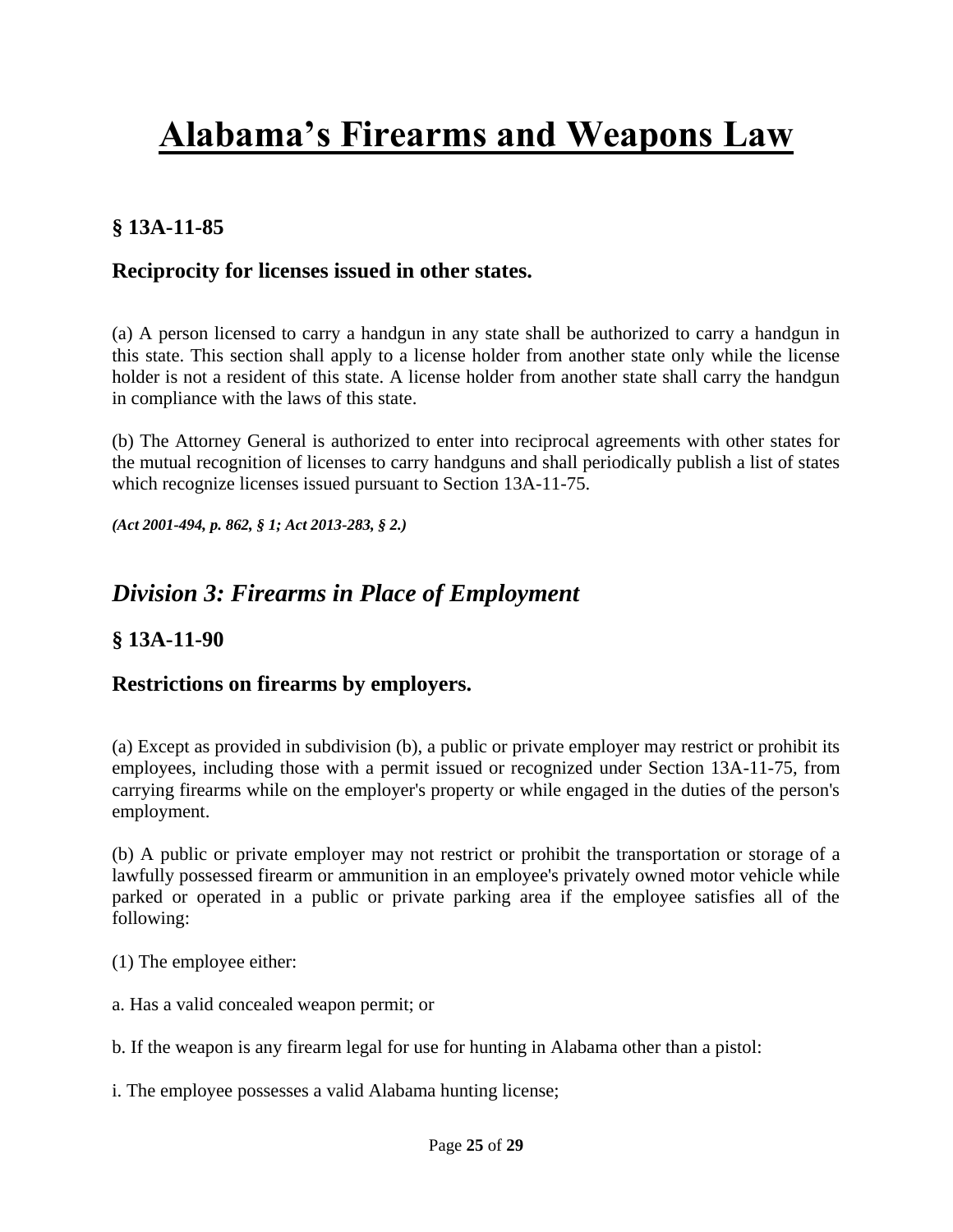ii. The weapon is unloaded at all times on the property;

iii. It is during a season in which hunting is permitted by Alabama law or regulation;

iv. The employee has never been convicted of any crime of violence as that term is defined in Section 13A-11-70, nor of any crime set forth in Chapter 6 of Title 13A, nor is subject to a Domestic Violence Order, as that term is defined in Section 13A-6-141;

v. The employee does not meet any of the factors set forth in Section 13A-11-75(a)(1)a.1-8; and

vi. The employee has no documented prior workplace incidents involving the threat of physical injury or which resulted in physical injury.

(2) The motor vehicle is operated or parked in a location where it is otherwise permitted to be.

(3) The firearm is either of the following:

a. In a motor vehicle attended by the employee, kept from ordinary observation within the person's motor vehicle.

b. In a motor vehicle unattended by the employee, kept from ordinary observation and locked within a compartment, container, or in the interior of the person's privately owned motor vehicle or in a compartment or container securely affixed to the motor vehicle.

(c) If an employer believes that an employee presents a risk of harm to himself/herself or to others, the employer may inquire as to whether the employee possesses a firearm in his or her private motor vehicle. If the employee does possess a firearm in his or her private motor vehicle on the property of the employer, the employer may make any inquiry necessary to establish that the employee is in compliance with subsection (b).

(1) If the employee is not in compliance with subsection (b), the employer may take adverse employment action against the employee, in the discretion of the employer.

(2) If the employee has been in compliance with subsection (b) at all times, the employer may not take adverse employment action against the employee based solely on the presence of the firearm.

(d) If an employer discovers by other means that an employee is transporting or storing a firearm in his or her private motor vehicle, the employer may not take any adverse employment action against the employee based solely on the possession of that firearm if the employee has complied with the requirements in subsection (b).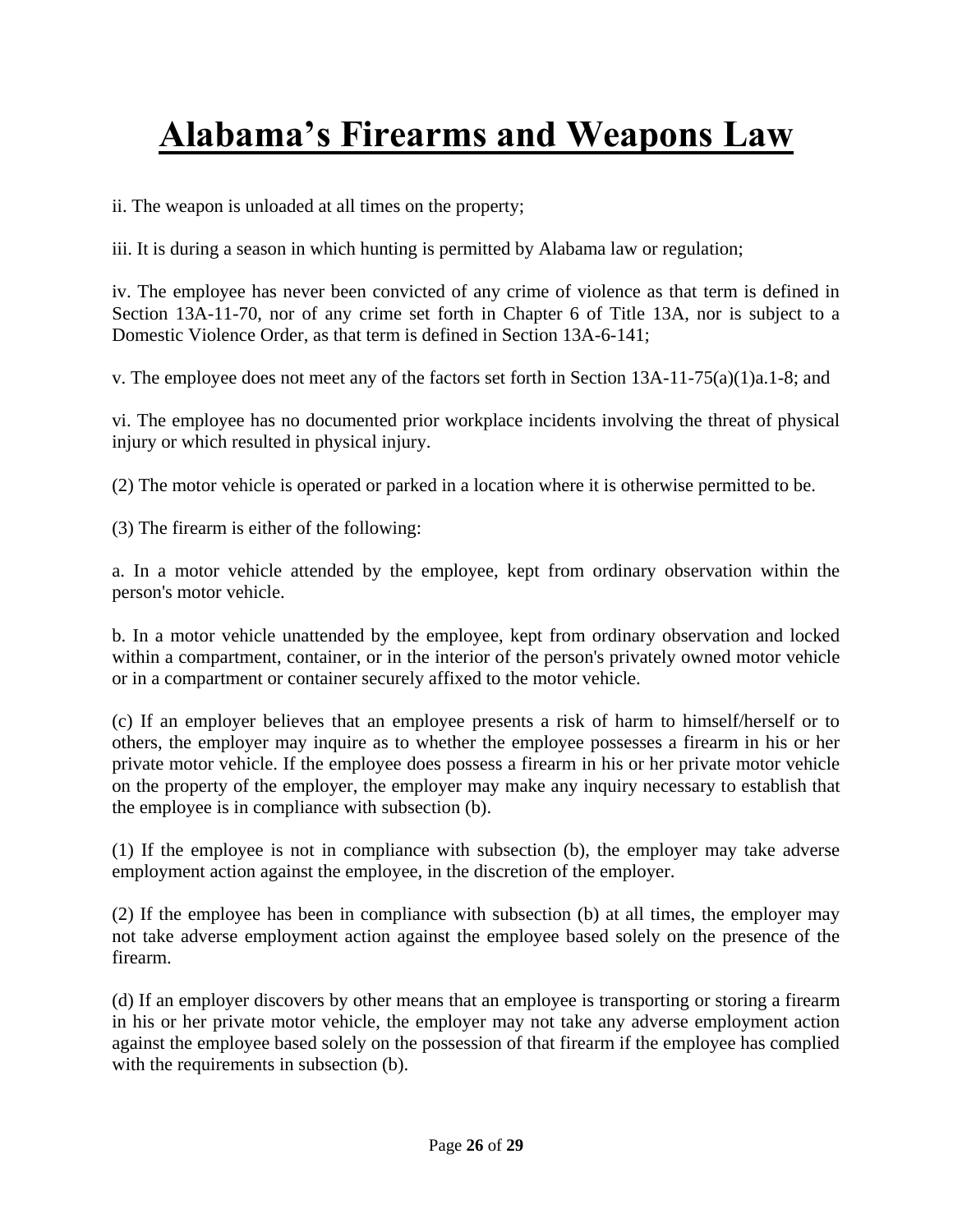(e) Nothing in this section shall prohibit an employer from reporting to law enforcement a complaint based upon information and belief that there is credible evidence of any of the following:

(1) That the employee's motor vehicle contains:

a. A firearm prohibited by state or federal law.

b. Stolen property or a prohibited or illegal item other than a firearm.

(2) A threat made by an employee to cause bodily harm to themselves or others.

(f) If law enforcement officers, pursuant to a valid search warrant or valid warrantless search based upon probable cause, exigent circumstances, or other lawful exception to the search warrant requirement, discover a firearm prohibited by state or federal law, stolen property, or a prohibited or illegal item other than a firearm, the employer may take adverse employment action against the employee.

(g) However, if the employee has fully complied with the requirements of subsection (b) and does not possess a firearm prohibited by state or federal law, that employee is entitled to recovery as specified in this subsection for any adverse employment action against the employee. If demand for the recovery has not been satisfied within 45 calendar days, the employee may file a civil action in the appropriate court of this state against the public or private employer. A plaintiff is entitled to seek an award of all of the following:

(1) Compensation, if applicable, for lost wages or benefits.

(2) Compensation, if applicable, for other lost remuneration caused by the termination, demotion, or other adverse action.

(h) The license requirements set forth in sections (b)(1)a. and (b)(1)b.i. are for the purposes of this section only in order to determine whether an employee may transport or store a lawfully possessed firearm or ammunition in an employee's privately owned motor vehicle while parked or operated in a public or private parking area owned by the employer and shall not be construed to otherwise expand the requirements for the lawful possession of a firearm. These requirements shall not be interpreted to mean that the laws of the State of Alabama create any new connection between the possession of a hunting license and the right of a citizen to keep and bear arms.

(i) Prohibitions regarding the carrying of a firearm under this section shall not apply to law enforcement officers engaged in the lawful execution of their official duties.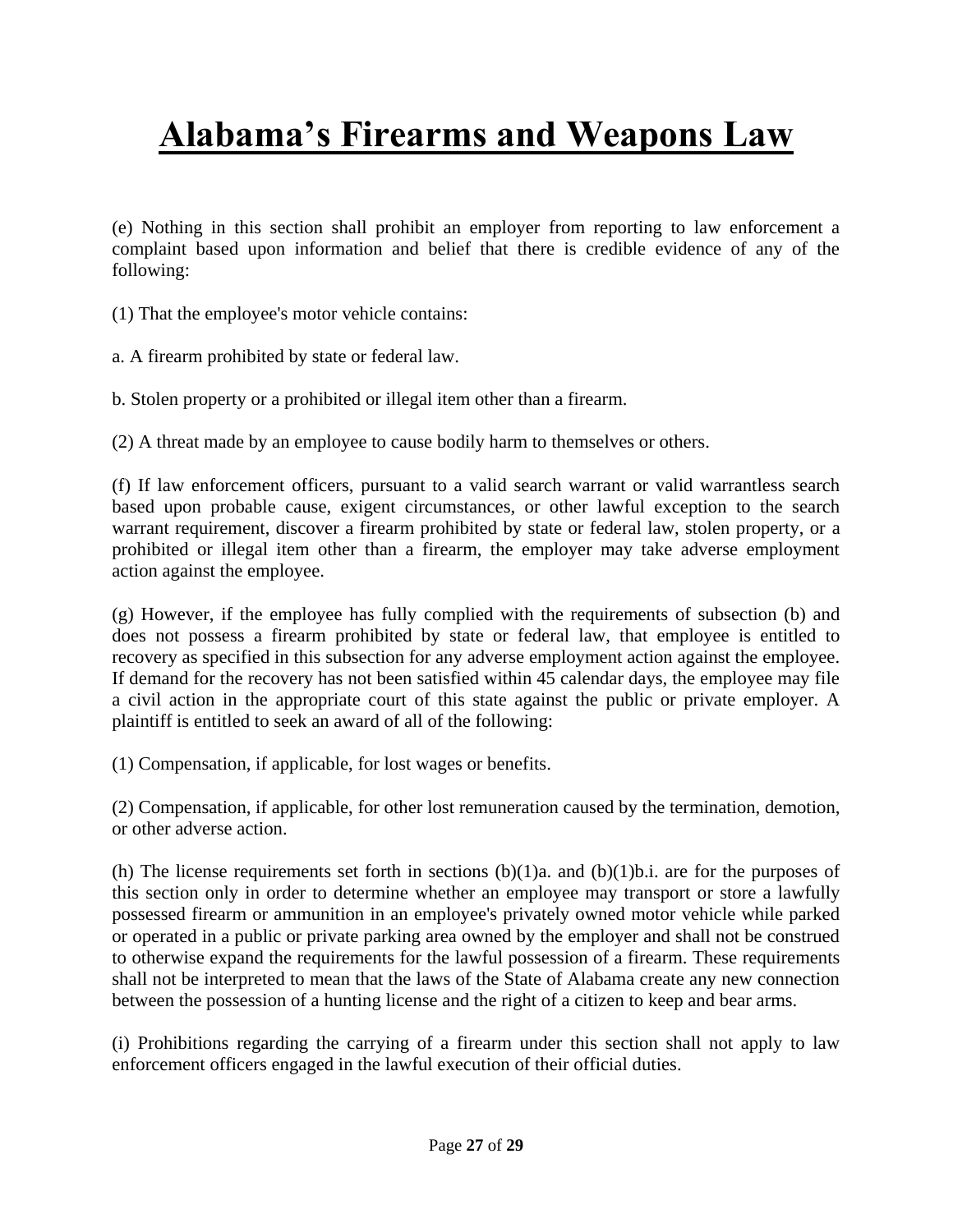(j) Nothing in this section shall be construed to authorize the transportation, carrying, storing, or possession of a firearm or ammunition where prohibited by federal law.

*[\(Act 2013-283, § 4.\)](http://web2.westlaw.com/find/default.wl?mt=Alabama&db=1077005&rs=WLW13.10&docname=UUID(IEC7F5F00C9-3B11E2A8D28-BF312CA3A38)&rp=%2ffind%2fdefault.wl&findtype=l&ordoc=985370053&tc=-1&vr=2.0&fn=_top&sv=Split&tf=-1&pbc=F03EB4A7&utid=1)*

## **§ 13A-11-91**

### **Liability of employers, etc., for damages resulting from presence of firearms.**

(a) Except as provided in subsection (g) of Section 13A-11-90, an employer and the owner and/or lawful possessor of the property on which the employer is situated shall be absolutely immune from any claim, cause of action or lawsuit that may be brought by any person seeking any form of damages that are alleged to arise, directly or indirectly, as a result of any firearm brought onto the property of the employer, owner, or lawful possessor by an employee, including a firearm that is transported in an employee's privately owned motor vehicle.

(b) The presence of a firearm or ammunition on an employer's property under the authority of Act 2013-283 does not, by itself, constitute the failure by the employer to provide a safe workplace.

(c) For the purposes of Act 2013-283, a public or private employer, or the employer's principal, officer, director, employee, or agent, does not have a duty:

(1) To patrol, inspect, or secure:

a. Any parking lot, parking garage, or other parking area the employer provides for employees; or

b. Any privately owned motor vehicle located in a parking lot, parking garage, or other parking area the employer provides for employees; or

(2) To investigate, confirm, or determine an employee's compliance with laws related to the ownership or possession of a firearm or ammunition or the transportation and storage of a firearm or ammunition.

(d) Nothing in this section shall be construed to provide immunity from liability to an employer, business entity, or property owner for his or her own affirmative wrongful acts that cause harm, damage, or injury to another.

(e) The denial by a court of a Motion to Dismiss based on immunity grounds shall be appealable in the same manner as a final order to the appellate court which would otherwise have